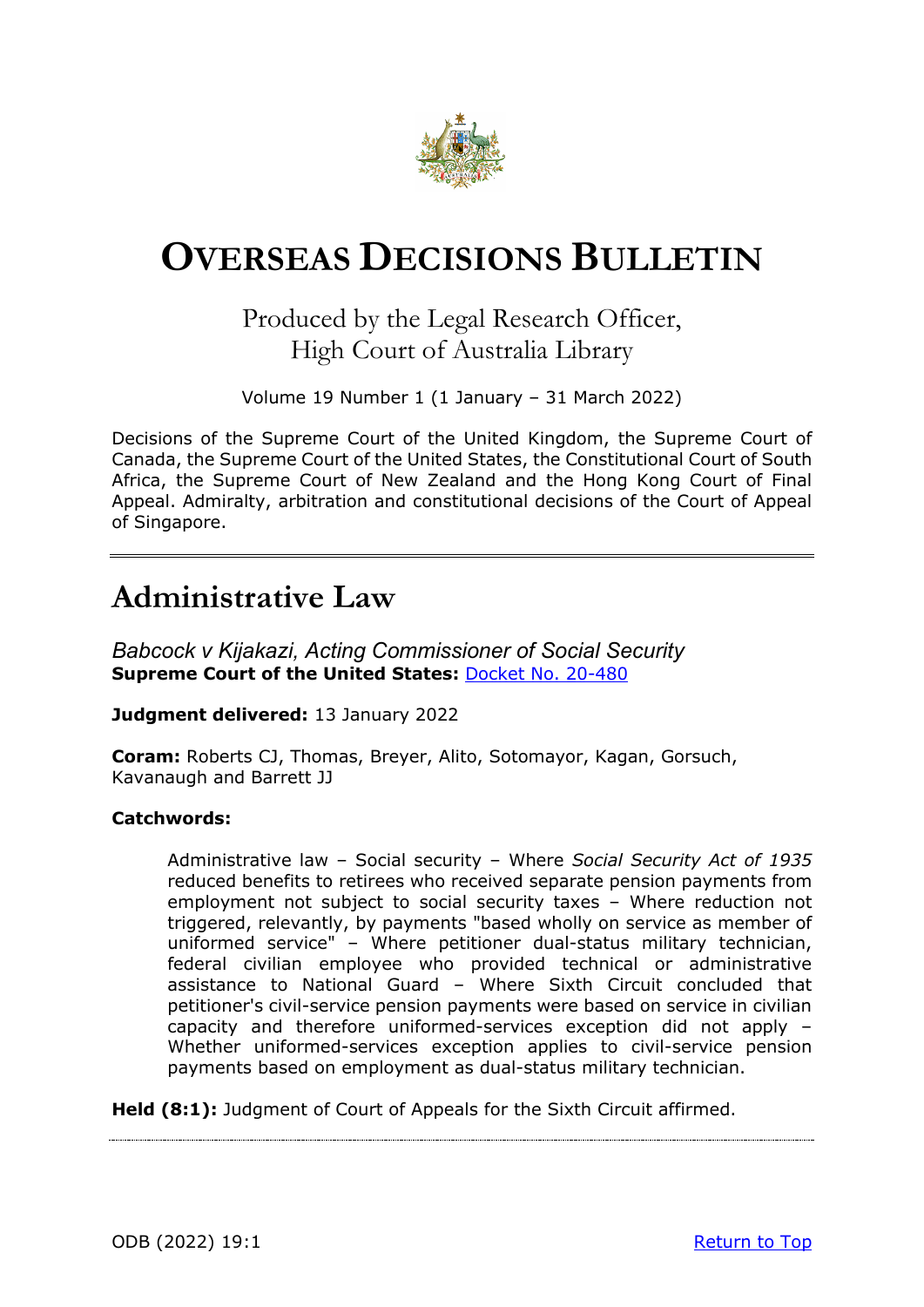### *Biden v Missouri; Becerra, Secretary of Health and Human Services v Louisiana* **Supreme Court of the United States:** [Docket Nos. 21A240 and 21A241](https://www.supremecourt.gov/opinions/21pdf/21a240_d18e.pdf)

**Judgment delivered:** 13 January 2022

**Coram:** Roberts CJ, Thomas, Breyer, Alito, Sotomayor, Kagan, Gorsuch, Kavanaugh and Barrett JJ

#### **Catchwords:**

Administrative law – Stay of injunction – Covid-19 – Vaccination mandate – Where Congress authorised Secretary of Health and Human Services to impose conditions on receipt of Medicare and Medicaid funds that "Secretary finds necessary in interest of health and safety of individuals who are furnished services" – Where Secretary announced that to receive Medicare and Medicaid funding, participating facilities needed to ensure staff were vaccinated against Covid-19 – Where two District Courts enjoined enforcement of rule – Whether Secretary's rule falls within authority Congress conferred – Whether Secretary exceeded statutory authority – Whether to stay injunctions.

**Held (5:4):** Applications for stays granted.

### *Federal Bureau of Investigation v Fazga*  **Supreme Court of the United States:** [Docket No. 20–828](https://www.supremecourt.gov/opinions/21pdf/20-828_5ie6.pdf)

#### **Judgment delivered:** 4 March 2022

**Coram:** Roberts CJ, Thomas, Breyer, Alito, Sotomayor, Kagan, Gorsuch, Kavanaugh and Barrett JJ

#### **Catchwords:**

Administrative law – Where respondents, members of Muslim communities in California, filed putative class action against Federal Bureau of Investigation and certain Government officials, claiming that Government subjected them and other Muslims to illegal surveillance under *Foreign Intelligence Surveillance Act of 1978* ("FISA") – Where FISA provided special procedures for use when Government wished to conduct foreign intelligence surveillance including, pursuant to §1806(f), procedure under which trial-level court could consider legality of electronic surveillance -Where Government moved to dismiss most of respondents' claims under "state secrets" privilege – Where District Court determined dismissal appropriate because litigation of dismissed claims "would require or unjustifiably risk disclosure of secret and classified information" – Where Ninth Circuit reversed in relevant part, holding that "Congress intended FISA to displace state secrets privilege and its dismissal remedy with respect to electronic surveillance" – Whether §1806(f) displaces state secrets privilege.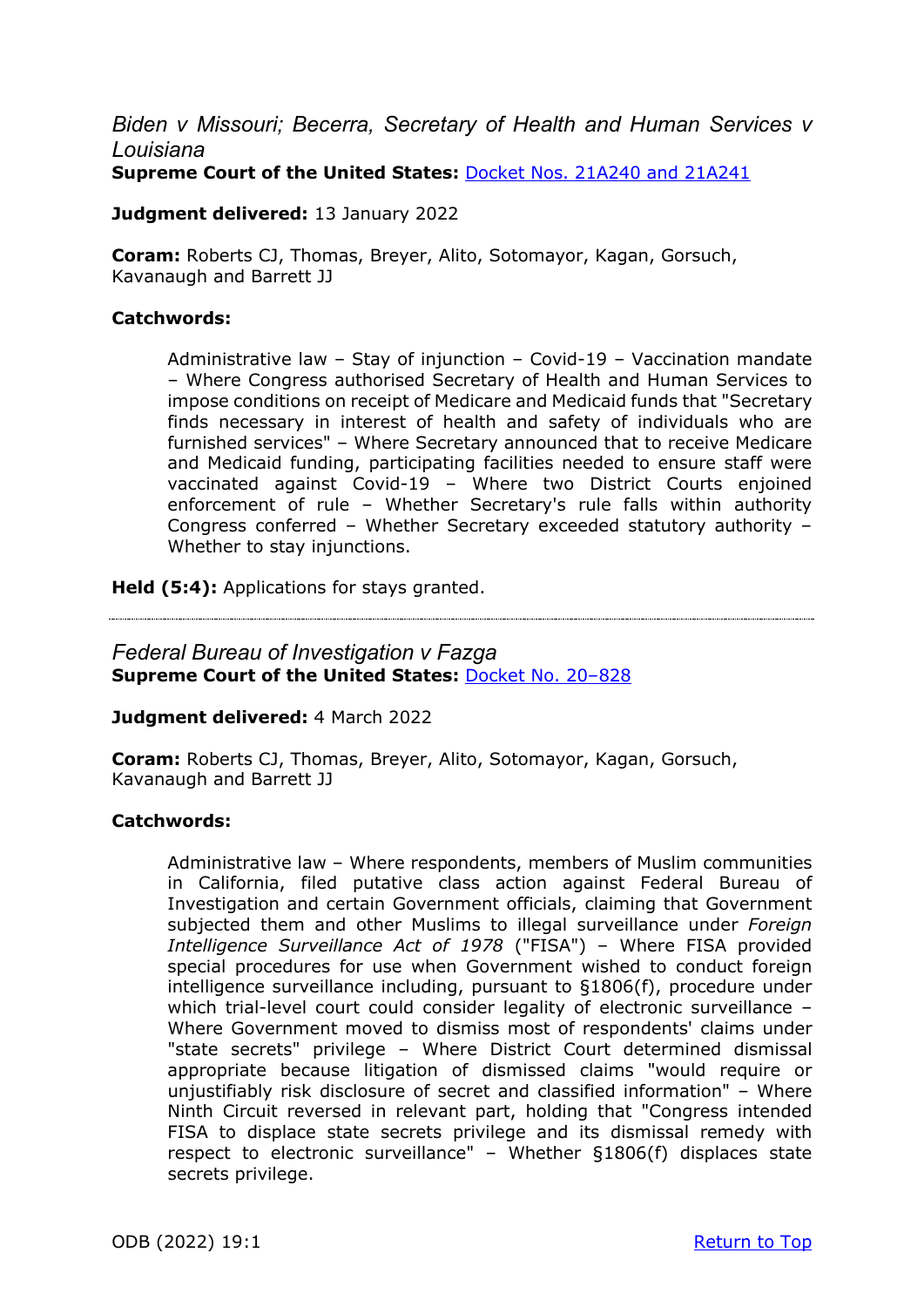**Held (9:0):** Judgment of Court of Appeals for the Ninth Circuit reversed and case remanded.

#### *Municipal Employees Pension Fund & Anor v Mongwaketse* **Constitutional Court of South Africa:** [\[2022\] ZACC 9](https://www.saflii.org/za/cases/ZACC/2022/9.html)

**Judgment delivered:** 14 March 2022

**Coram:** Madlanga, Majiedt, Mhlantla JJ, Pillay, Rogers AJJ, Theron J, Tlaletsi AJ and Tshiqi J

#### **Catchwords:**

Administrative law – Social security – Jurisdiction – Meaning of "complainant" and "complaint" – Where respondent lodged grievance with Pension Fund Adjudicator ("Adjudicator") in terms of Chapter VA of *Pension Funds Act 24 of 1956* ("Act") against Municipal Employees Pension Fund ("MEPF") and Akani Retirement Fund Administrators (Pty) Limited, MEPF's administrator – Where grievance concerned respondent's purported membership of MEPF – Where Adjudicator found in favour of respondent, ordering MEPF to repay all contributions made in respect of her purported membership – Where Adjudicator's function to investigate and dispose of "complaints" of "complainants" – Where s 1 of Act defined "complainants" to include member or former member of fund – Whether respondent's grievance "complaint" and respondent "complainant" as defined in s 1 of Act.

**Held (8:0):** Leave to appeal granted; appeal dismissed.

*National Federation of Independent Business v Department of Labor, Occupational Safety and Health Administration; Ohio v Department of Labor, Occupational Safety and Health Administration* **Supreme Court of the United States:** Docket Nos. [21A244 and 21A247](https://www.supremecourt.gov/opinions/21pdf/21a244_hgci.pdf)

#### **Judgment delivered:** 13 January 2022

**Coram:** Roberts CJ, Thomas, Breyer, Alito, Sotomayor, Kagan, Gorsuch, Kavanaugh and Barrett JJ

#### **Catchwords:**

Administrative law – Applications for stays – Covid-19 – Vaccination mandate – Where Occupational Safety and Health Administration tasked with ensuring occupational safety and does so by enforcing occupational safety and health standards promulgated by Secretary of Labor – Where standards must be "reasonably necessary or appropriate to provide safe or healthful employment" and must be developed through notice-and-comment procedures, except for "emergency temporary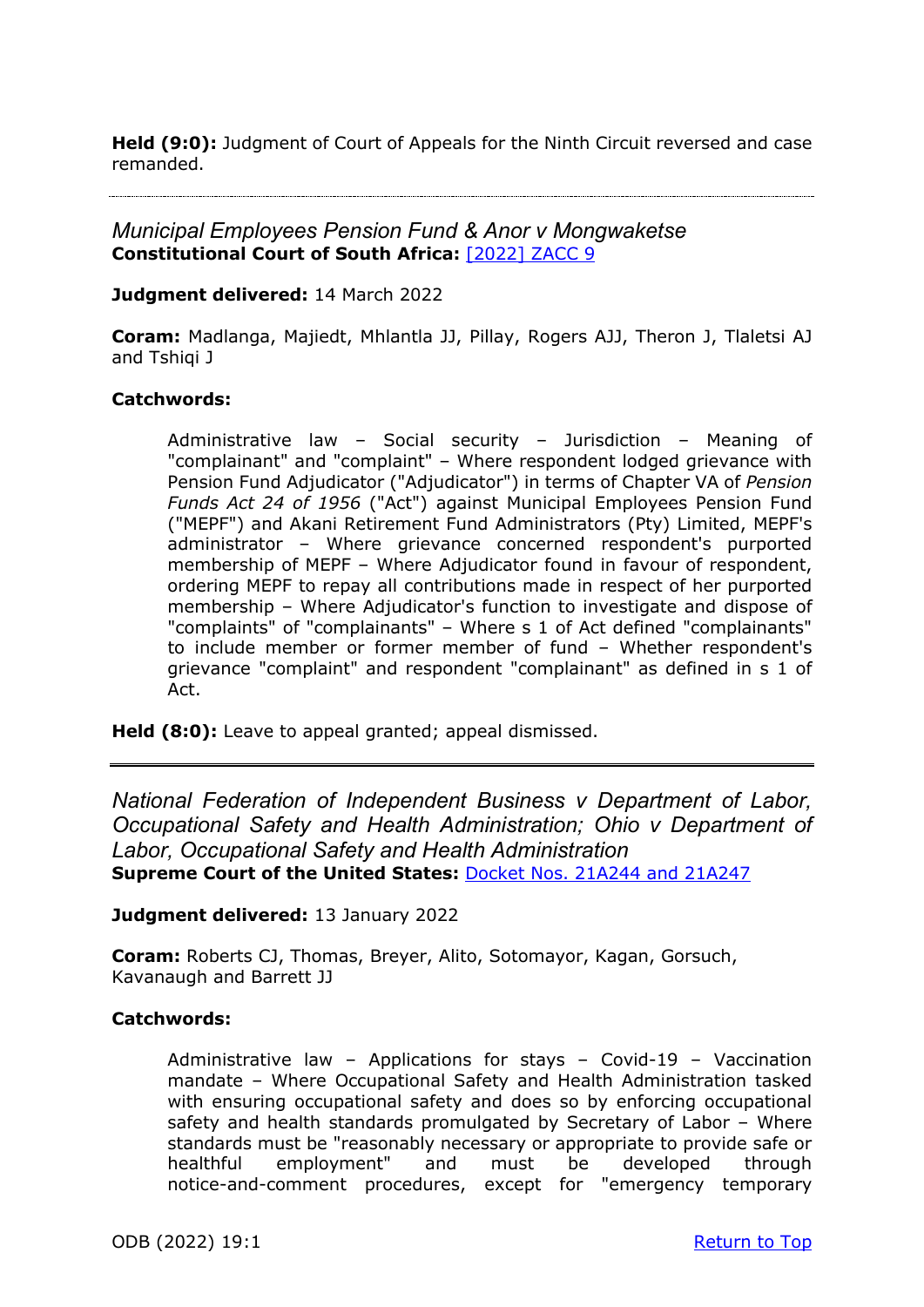standards" – Where Secretary enacted vaccination mandate requiring all employers with at least 100 employees to ensure workforces were vaccinated – Where covered employers required to "develop, implement, and enforce a mandatory Covid-19 vaccination policy" – Whether Secretary authorised to impose mandate – Whether applicants likely to succeed on merits of claim such that stays should be granted.

**Held (6:3):** Applications for stays granted.

*R (on the application of O (a minor, by her litigation friend AO)) v Secretary of State for the Home Department; R (on the application of The Project for the Registration of Children as British Citizens) v Secretary of State for the Home Department*

**Supreme Court of the United Kingdom:** [\[2022\] UKSC 3](https://www.supremecourt.uk/cases/docs/uksc-2021-0062-judgment.pdf)

**Judgment delivered:** 2 February 2022

**Coram:** Lord Hodge, Lord Briggs, Lady Arden, Lord Stephens and Lady Rose

#### **Catchwords:**

Administrative law – Citizenship – Nationality – Where claimant, O, born in United Kingdom, had Nigerian citizenship, but from 10th birthday satisfied requirements to apply for registration as British citizen under *British Nationality Act 1981* – Where application made to register O as British citizen but O's mother unable to raise full amount of fee, only enough to cover administrative costs – Where Secretary of State refused to process application because full fee not paid – Where fees fixed in subordinate legislation, including *under Immigration and Nationality (Fees) Regulations 2018*, at such level designed to produce substantial surplus – Where large number of children and families could not afford fee charged – Whether right to citizenship is rendered nugatory by high fees in subordinate legislation, including under *Immigration and Nationality (Fees) Regulations 2018* – Whether subordinate legislation ultra vires.

**Held (5:0):** Appeal dismissed.

## **Arbitration**

*Badgerow v Walters* **Supreme Court of the United States:** [Docket No. 20–1143](https://www.supremecourt.gov/opinions/21pdf/20-1143_m6hn.pdf)

**Judgment delivered:** 31 March 2022

**Coram:** Roberts CJ, Thomas, Breyer, Alito, Sotomayor, Kagan, Gorsuch, Kavanaugh and Barrett JJ

#### **Catchwords:**

ODB (2022) 19:1 [Return to Top](#page-0-0)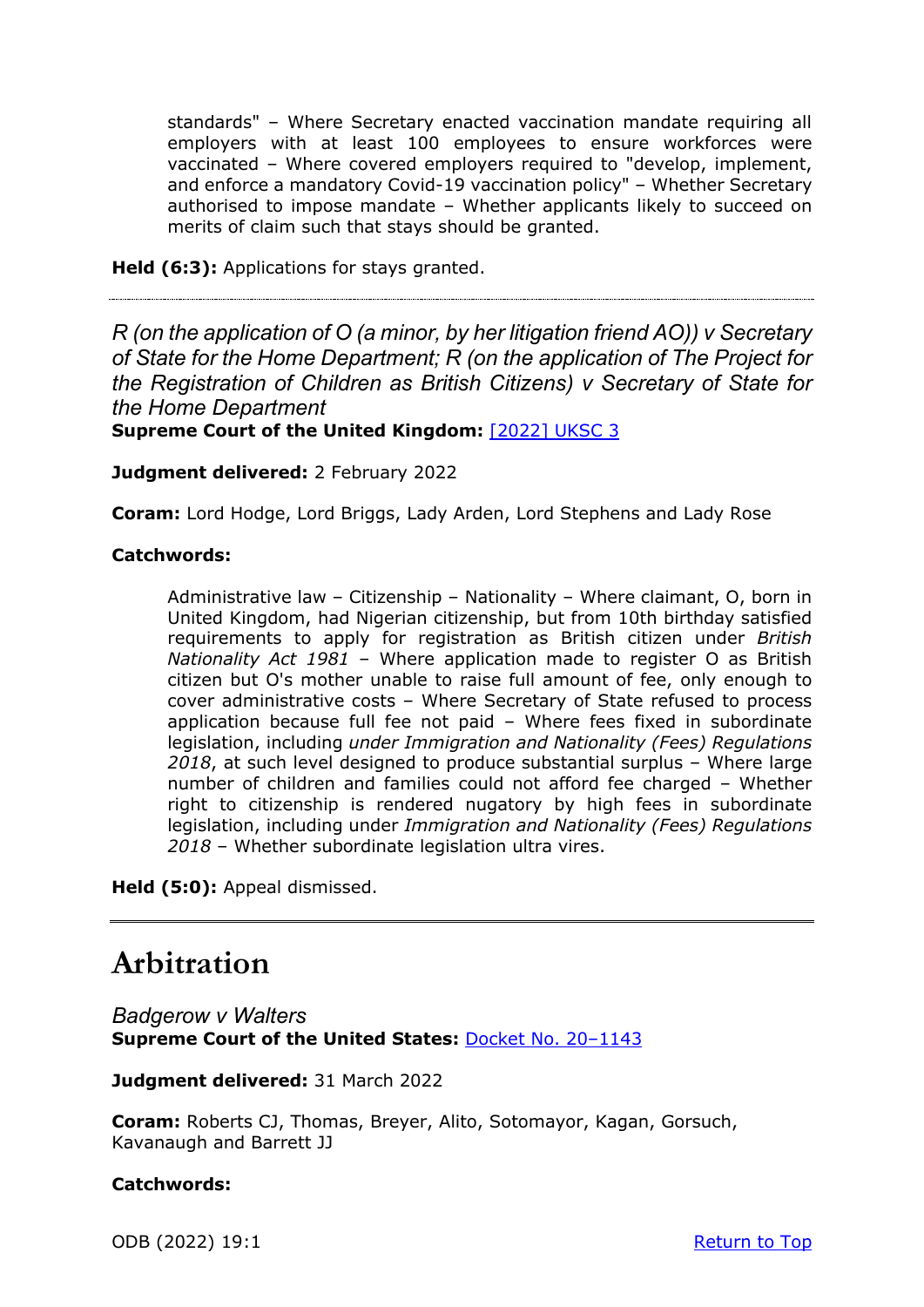Arbitration – Arbitral awards – Federal jurisdiction – Where s 4 of *Federal Arbitration Act* ("FAA") provided party may petition court to compel arbitration proceeding, where arbitration agreement contemplates – Where FAA does not create subject matter of jurisdiction and federal court required to have independent jurisdictional basis – Where, in *Vaden v Discover Bank*, 556 US 49, Court determined whether jurisdictional basis to decide FAA s 4 petition to compel arbitration by examining parties' underlying dispute – Where, in *Vaden*, Court held s 4 instructed a federal court to "look through" petition to "underlying substantive controversy" – Where Badgerow commenced arbitration proceeding against employer alleging unlawful termination – Where arbitrators dismissed claims and Badgerow filed suit in Louisiana state court to vacate arbitral award – Where Walters removed case to Federal District Court and applied to confirm award – Where Badgerow moved to remand case to state court, arguing federal court lacked jurisdiction – Where District Court applied *Vaden*, finding jurisdiction in federal law claims contained in underlying employment action – Where Fifth Circuit affirmed – Whether "look through" approach to jurisdiction applies to applications to confirm or vacate arbitral awards.

**Held (8:1):** Judgment of Court of Appeals for the Fifth Circuit reversed and case remanded.

### *BZW & Anor v BZV* **Singapore Court of Appeal:** [\[2022\] SGCA 1](http://www.commonlii.org/sg/cases/SGCA/2022/1.pdf)

**Judgment delivered:** 12 January 2022

**Coram:** Menon CJ, Prakash and Chong JJCA

#### **Catchwords:**

Arbitration – Award – Recourse against Award – Remission – Where respondent entered into contract with appellants for construction of vessel – Where dispute arose over delay in construction and quality of vessel's generators – Where respondent pursued two claims against appellants: first, claim for liquidated damages due to delay ("Delay Claim"); and second, claim for installation of inadequate generators ("Rating Claim") – Where Tribunal held, relevantly, appellants were delayed in delivering vessel, but dismissed Delay Claim – Where Tribunal dismissed respondent's claims and appellants' counterclaims – Where subsequent applications to Tribunal for corrections to, and interpretation of, Award – Where, on application to High Court, necessary for judge to attempt to arrange Tribunal's findings into "coherent chain of reasoning" – Where judge held no nexus between Tribunal's chain of reasoning and parties' arguments – Where judge set aside part of Award which dismissed respondent's claims in arbitration and refused to exercise discretion to remit Award to Tribunal – Whether respondent filed application to set aside Award within three month time limit – Whether three-month period contemplates subsequent applications – Proper approach to Art 34(3) of UNCITRAL Model Law on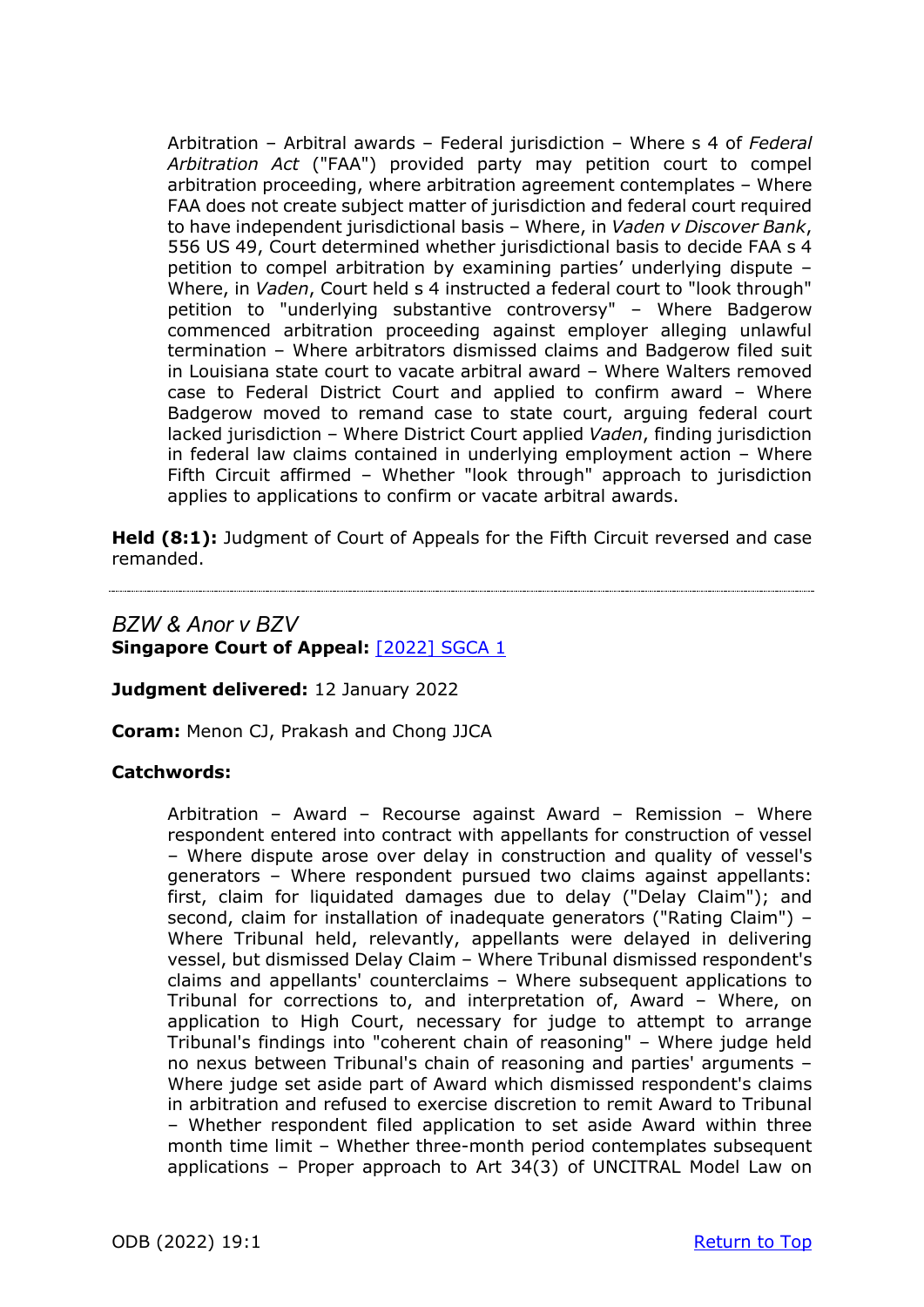International Commercial Arbitration prescribing application for setting aside may not be made after three months have elapsed – Whether Tribunal breached rules of natural justice in dealing with claims – Whether to remit Award to Tribunal.

**Held (3:0):** Appeal dismissed.

*National Oilwell Varco Norway AS (formerly known as Hydralift AS) v Keppel FELS Ltd d (formerly known as Far East Levingston Shipbuilding Ltd)*

**Singapore Court of Appeal:** [\[2022\] SGCA 2](http://www.commonlii.org/sg/cases/SGCA/2022/24.pdf)4

#### **Judgment delivered:** 16 March 2022

**Coram:** Menon CJ, Prakash and Loh JJCA

#### **Catchwords:**

Arbitration – Enforcement – Setting aside leave to enforce – Where enforcement of arbitral awards provided for in s 19 of *International Arbitration Act* (Cap 143A, 2002 Rev Ed), which empowered court to enforce award in same manner as judgment or order "to same effect" and to enter judgment against debtor only "in terms of award" – Where appellant sought to enforce final award, which issued not in its name, but in name of company that no longer existed, A/S Hydralift ("Hydralift") – Where, following two mergers as part of corporate restructuring exercise, appellant assumed all assets, rights, obligations and liabilities of Hydralift – Where respondent commenced arbitration against Hydralift and appellant appeared and defended claim whilst purporting to be Hydralift, never disclosing fact of mergers – Where appellant succeeded in counterclaim and made ex parte application seeking to enforce award against respondent – Where appellant's application in High Court set aside – Whether use of name Hydralift nothing more than misnomer – Whether appellant entitled to enforce award.

**Held (3:0):** Appeal allowed.

## **Civil Procedure**

*Anderson v Alberta* **Supreme Court of Canada:** [\[2022\] SCC 6](https://decisions.scc-csc.ca/scc-csc/scc-csc/en/item/19244/index.do)

**Judgment delivered:** 18 March 2022

**Coram:** Wagner CJ, Moldaver, Karakatsanis, Côté, Brown, Rowe, Martin, Kasirer and Jamal JJ

**Catchwords:**

ODB (2022) 19:1 [Return to Top](#page-0-0)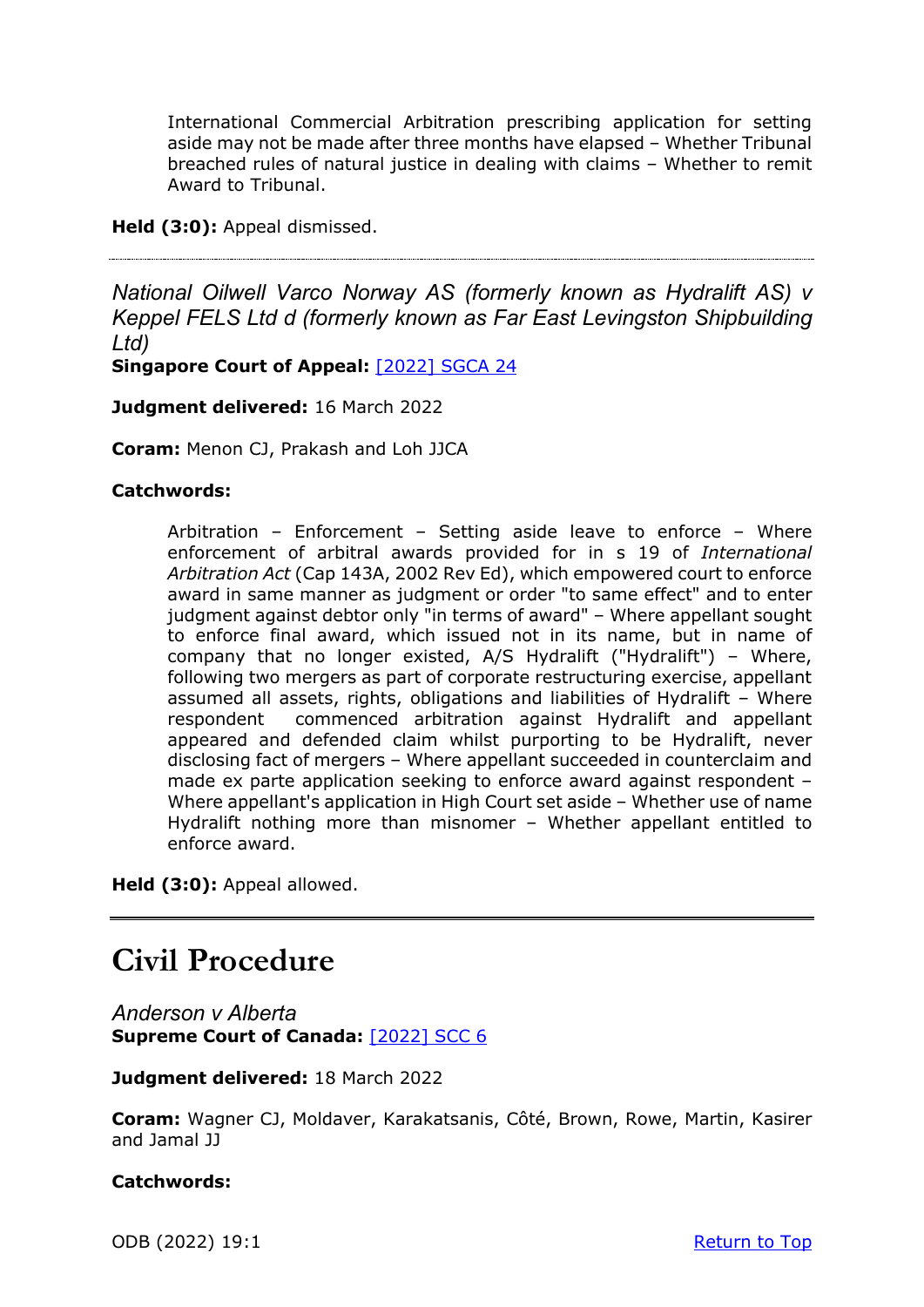Civil procedure – Costs – Advance costs – Requirement of impecuniosity – Where First Nation government applied for advance costs to fund litigation concerning treaty rights – Whether impecuniosity requirement can be met where applicant has access to financial resources that could fund litigation but claims that it must devote resources to other priorities.

**Held (9:0):** Appeal allowed.

### *Cameron v EMW Women's Surgical Center, PSC* **Supreme Court of the United States:** [Docket No. 20–601](https://www.supremecourt.gov/opinions/21pdf/20-601_new_g20h.pdf)

#### **Judgment delivered:** 3 March 2022

**Coram:** Roberts CJ, Thomas, Breyer, Alito, Sotomayor, Kagan, Gorsuch, Kavanaugh and Barrett JJ

#### **Catchwords:**

Civil procedure – Motion to intervene – Where EMW Women's Surgical Center and two doctors filed federal suit seeking to enjoin enforcement of Kentucky House Bill 454 ("HB 454"), legislation regulating abortion procedure – Where named defendants in EMW's lawsuit included two Commonwealth officials, attorney general and cabinet secretary for Health and Family Services – Where EMW agreed to dismiss claims against attorney general without prejudice, subject to stipulation that attorney general's office reserved "all rights, claims, and defenses . . . in any appeals" and agreed to be bound by "any final judgment . . . subject to any modification, reversal or vacation of judgment on appeal" – Where District Court held HB 454 unconstitutionally burdened woman's right to abortion and issued permanent injunction – Where notice of appeal filed and, while appeal pending, Kentucky elected new attorney general, petitioner Cameron, and elected former attorney general, Beshear, Governor – Where Governor Beshear appointed new secretary for Health and Family Services who continued defense of HB 454 on appeal – Where, prior to oral argument before Sixth Circuit, attorney general Cameron entered appearance as counsel for new secretary – Where divided Sixth Circuit panel affirmed District Court's judgment – Where secretary informed attorney general's office that secretary would not challenge Sixth Circuit panel's decision – Where attorney general moved to withdraw as counsel for secretary and to intervene as party on Commonwealth's behalf – Where Sixth Circuit denied attorney general's motion to intervene – Whether Sixth Circuit should have permitted attorney general to intervene.

**Held (8:1):** Judgment of Court of Appeals for the Sixth Circuit reversed and case remanded.

## **Constitutional Law**

ODB (2022) 19:1 [Return to Top](#page-0-0)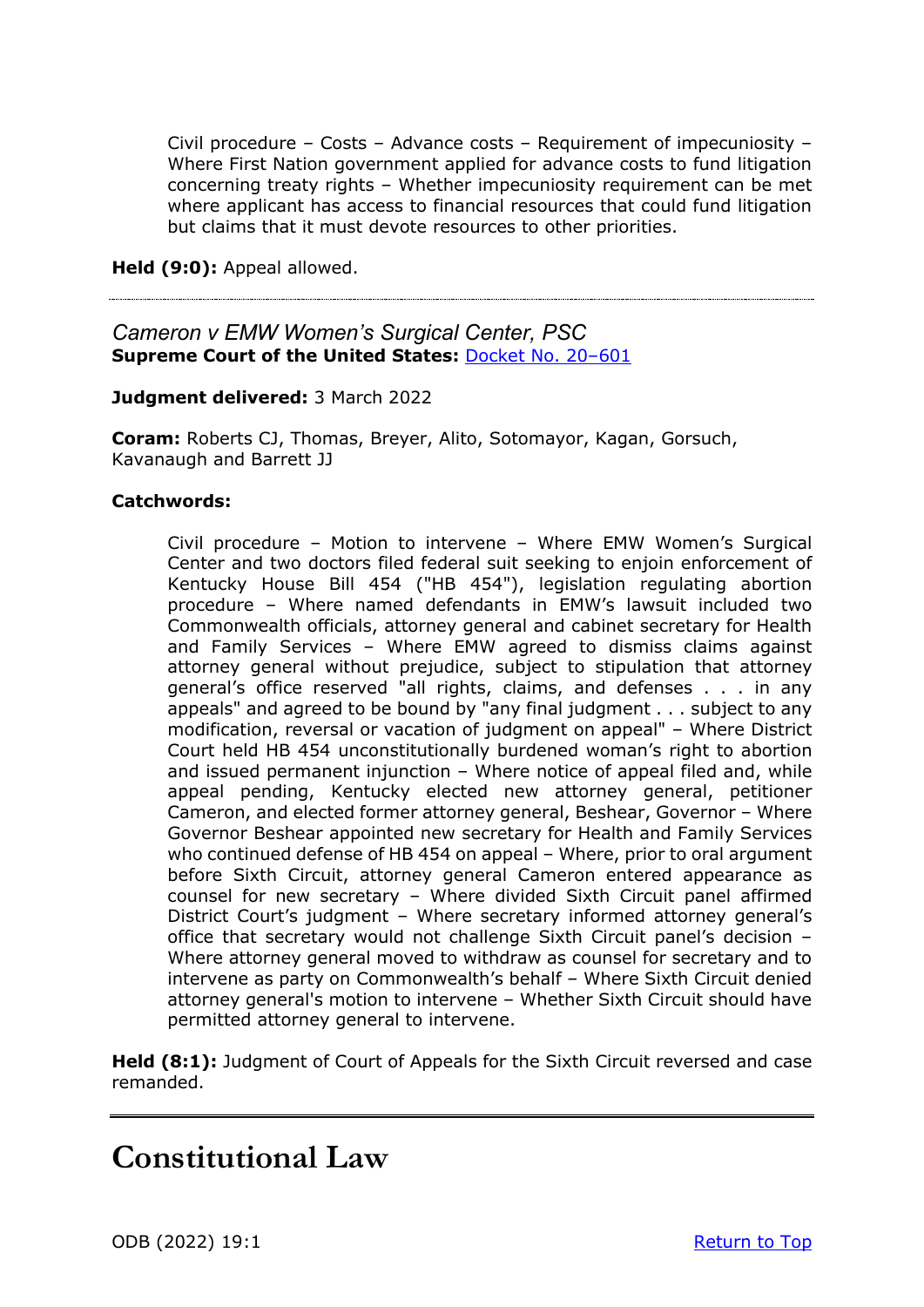### *Houston Community College System v Wilson*  **Supreme Court of the United States:** [Docket No. 20–804](https://www.supremecourt.gov/opinions/21pdf/20-804_j426.pdf)

**Judgment delivered:** 24 March 2022

**Coram:** Roberts CJ, Thomas, Breyer, Alito, Sotomayor, Kagan, Gorsuch, Kavanaugh and Barrett JJ

#### **Catchwords:**

Constitutional law – First Amendment – Where Wilson elected to Board of Trustees of Houston Community College System (HCC), public entity operating various community colleges – Where Wilson charged Board repeatedly, in media and in state court actions, with violating ethical rules and bylaws – Where Board adopted public resolution censuring Wilson, stating conduct was "not consistent with best interests of College" and "not only inappropriate, but reprehensible", and imposed penalties – Where Wilson amended pleadings in pending state court lawsuit to add claims against HCC and trustees asserting Board's censure violated First Amendment – Where, on appeal, Fifth Circuit held Wilson had standing to pursue claim and complaint was actionable First Amendment Claim as "reprimand against an elected official for speech addressing matter of public concern" – Whether Wilson has actionable First Amendment claim based on purely verbal censure.

**Held (9:0):** Judgment of Court of Appeals for the Fifth Circuit reversed.

### *R v Ali*  **Supreme Court of Canada:** [\[2022\] SCC 1](https://decisions.scc-csc.ca/scc-csc/scc-csc/en/item/19135/index.do)

**Judgment delivered:** 14 January 2022

**Coram:** Moldaver, Côté, Brown, Rowe and Jamal JJ

#### **Catchwords:**

Constitutional law – Charter of Rights – Search and seizure – Search incident to arrest – Where strip search of accused resulted in seizure of cocaine – Where trial judge found that strip search justified and admitted evidence found during search – Where accused convicted of possession of cocaine for purpose of trafficking – Where Court of Appeal held sufficient evidence to justify trial judge's finding of and probable grounds for strip search and affirmed conviction – Whether police's strip search of Mr Ali complied with s 8 of *Canadian Charter of Rights and Freedoms* in accordance with principles governing strip searches set out in *R v Golden* [2001] 3 SCR 679.

**Held (5:0):** Appeal dismissed; conviction affirmed.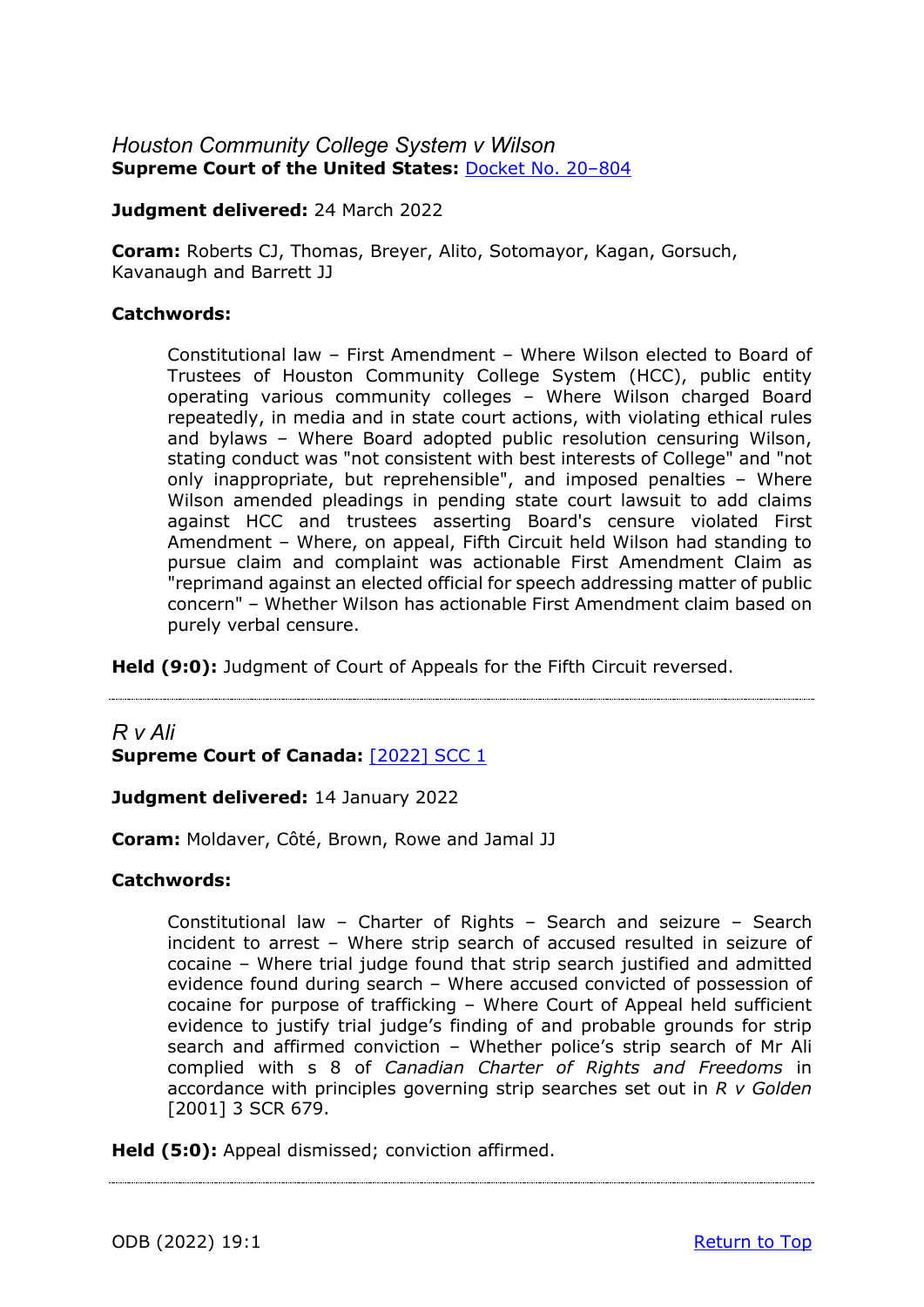### *Speaker of the National Assembly v Public Protector & Ors; Democratic Alliance v Public Protector & Ors* **Constitutional Court of South Africa:** [\[2022\] ZACC 1](https://www.saflii.org/za/cases/ZACC/2022/1.html)

#### **Judgment delivered:** 4 February 2022

**Coram:** Madlanga J, Madondo AJ, Majiedt, Mhlantla JJ, Pillay, Rogers AJJ, Theron J, Tlaletsi AJ and Tshiqi J

#### **Catchwords:**

Constitutional law – Chapter 9 of *Constitution* – Constitutionality of Rules adopted by National Assembly – Where s 194(1) of *Constitution* provided for removal from office of heads and commissioners of Chapter 9 institutions on grounds of misconduct, incapacity or incompetence – Where National Assembly adopted Rules setting out process for removal of office bearer, including appointment of independent panel to conduct preliminary assessment of whether prima facie evidence to remove office bearer – Where rule 129AD(3) provided office bearer entitled to legal representation, provided that legal practitioner did not participate in enquiry – Where rule 129V provided for independent panel to consist of three fit and proper citizens, which may include judge – Where High Court held appointment of judge to independent panel undesirable and limitation of legal representation in rule 129AD(3) irrational – Whether leave to appeal directly from High Court ought be granted – Whether rule 129AD(3) limitation on office bearer's right to legal representation during s 194 enquiry rationally connected to object of personal accountability sought to be achieved – Whether appointment of judge to independent panel offended separation of powers – Whether Rules ultra vires – Whether Rules afford office bearer opportunity to be heard.

**Held (9:0):** Leave to appeal granted; appeal allowed in part; leave to crossappeal granted; cross-appeal dismissed.

*Tan Seng Kee v Attorney-General & Ors* **Singapore Court of Appeal:** [\[2022\] SGCA 16](http://www.commonlii.org/sg/cases/SGCA/2022/16.pdf)

**Judgment delivered:** 28 February 2022

**Coram:** Menon CJ, Leong, Prakash, Kwang and Chong JJCA

#### **Catchwords:**

Constitutional law – Rights – Where s 377A of Penal Code (Cap 224, 2008 Rev Ed) imposed term of imprisonment on any man who committed, abetted commission of, procured or attempted to procure "commission by any male person of, any act of gross indecency with another male person" – Where s 377A retained on statute books on express basis it would not be proactively enforced – Where Article 9 of *Constitution* protected life and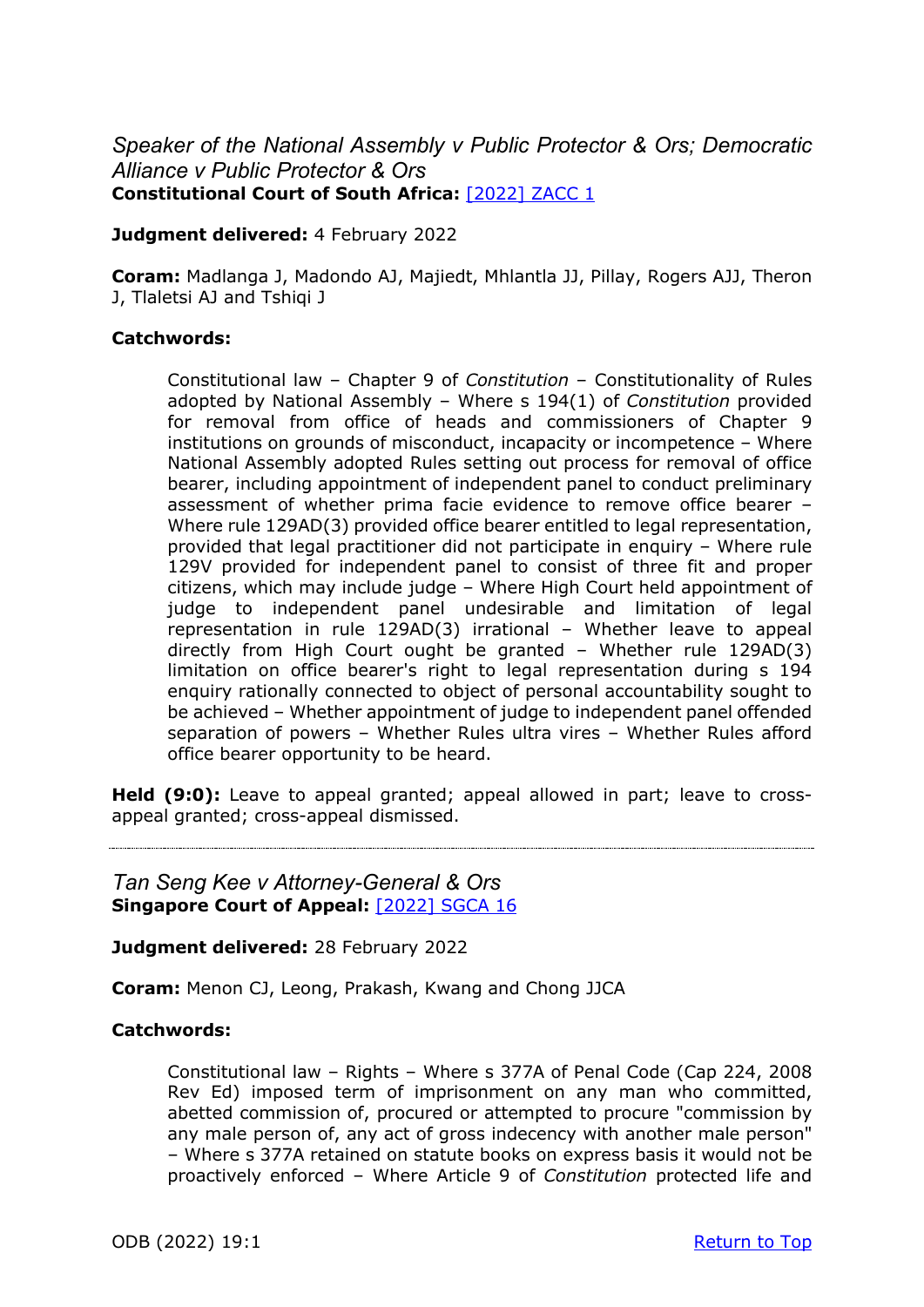personal liberty of person – Where Article 14 of *Constitution* provided for right to freedom of speech and expression – Where Article 12 of *Constitution* provided for equality for law and equal protection – Where appellants homosexual men who challenged constitutionality of s 377A of Penal Code – Whether sexual orientation immutable – Proper interpretation of s 377A – Whether s 377A violates Articles 9, 12 and 14 of *Constitution* – Proper approach to doctrine of substantive legitimate expectations.

**Held (5:0):** Appeal dismissed.

### **Criminal Law**

*R v Samaniego* **Supreme Court of Canada:** [\[2022\] SCC 9](https://decisions.scc-csc.ca/scc-csc/scc-csc/en/item/19275/index.do)

**Judgment delivered:** 25 March 2022

**Coram:** Wagner CJ, Moldaver, Karakatsanis, Côté, Brown, Rowe, Martin, Kasirer and Jamal JJ

#### **Catchwords:**

Criminal law - Trial - Evidence - Admissibility - Cross-examination -Intervention by trial judge – Scope of trial management power – Where curtailment of four lines of questioning by trial judge during cross‑examination of Crown witness by accused's counsel – Whether trial judge's rulings were proper exercise of trial management power – Whether trial judge erred in curtailing cross‑examination – If so, whether curative proviso applies – *Criminal Code*, RSC 1985, c C‑46, s 686(1)(b)(iii).

**Held (6:3):** Appeal dismissed.

*R v Vallières* **Supreme Court of Canada:** [\[2022\] SCC 10](https://decisions.scc-csc.ca/scc-csc/scc-csc/en/item/19276/index.do)

**Judgment delivered:** 31 March 2022

**Coram:** Wagner CJ, Moldaver, Karakatsanis, Côté, Brown, Rowe, Martin, Kasirer and Jamal JJ

#### **Catchwords:**

Criminal law – Sentencing – Discretion of court – Amount of fine – Where fine imposed in lieu of order for forfeiture of property that was proceeds of crime – Whether court has discretion to limit amount of fine in lieu to profit made by offender from their criminal activities – Whether value of property that was proceeds of crime may be apportioned between co‑accused – *Criminal Code*, RSC 1985, c C‑46, s 462.37(3).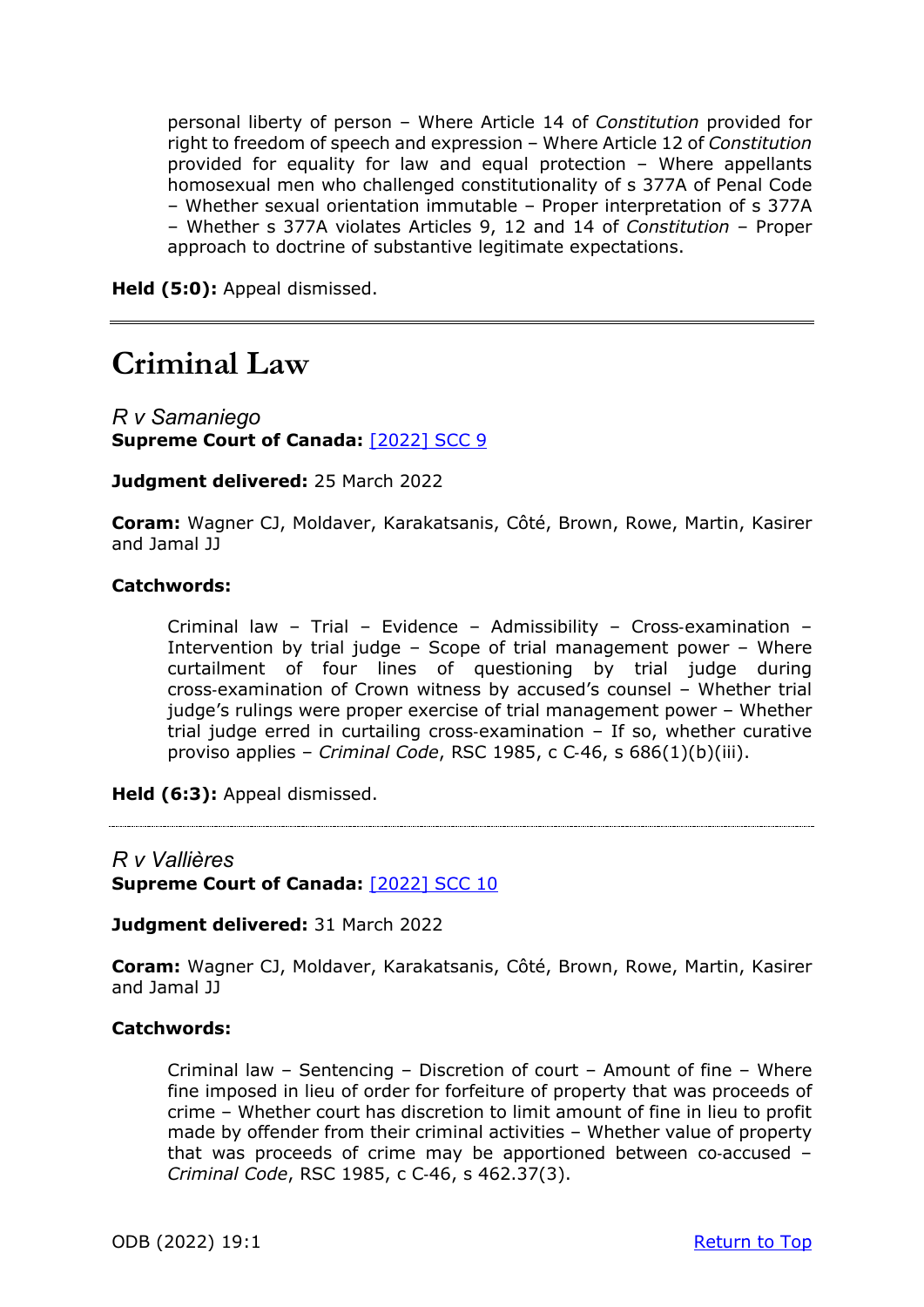**Held (9:0):** Appeal allowed.

#### *Ramirez v Collier* **Supreme Court of the United States:** [Docket No. 21–5592](https://www.supremecourt.gov/opinions/21pdf/21-5592_feah.pdf)

**Judgment delivered:** 24 March 2022

**Coram:** Roberts CJ, Thomas, Breyer, Alito, Sotomayor, Kagan, Gorsuch, Kavanaugh and Barrett JJ

#### **Catchwords:**

Criminal law – Death sentence – Execution protocol – Where Ramirez sentenced to execution – Where Ramirez filed prison grievance asking that his pastor be permitted to lay hands on him and pray over him during execution – Where Texas denied request, but pointed to no provision of execution protocol requiring result and State had history of allowing prison chaplains to engage in such activities – Where Ramirez filed suit alleging that refusal of prison officials to allow pastor to lay hands on him in execution chamber violated his rights under *Religious Land Use and Institutionalized Persons Act of 2000* and First Amendment – Where Ramirez sought stay of execution until District Court considered claims – Where District Court and Fifth Circuit denied request – Whether preliminary injunction should be granted – Whether Ramirez's execution without requested participation of his pastor should be halted pending full consideration of claims.

**Held (8:1):** Judgment of Court of Appeals for the Fifth Circuit reversed and case remanded.

### *United States v Tsarnaev*

**Supreme Court of the United States:** [Docket No. 20–443](https://www.supremecourt.gov/opinions/21pdf/20-443_new_2d8f.pdf)

**Judgment delivered:** 4 March 2022

**Coram:** Roberts CJ, Thomas, Breyer, Alito, Sotomayor, Kagan, Gorsuch, Kavanaugh and Barrett JJ

#### **Catchwords:**

Criminal law – Terrorism – Jury selection – Evidence at sentencing – Where brothers Dzhokhar and Tamerlan Tsarnaev planted and detonated two bombs near Boston Marathon finish line – Where Dzhokhar arrested and indicted for 30 crimes, including 17 capital offences – Where, to prepare for jury selection, parties proposed 100 question screening, which included several questions regarding whether media coverage may have biased prospective jurors – Where District Court declined to include proposed question asking prospective jurors to list facts on case learned from media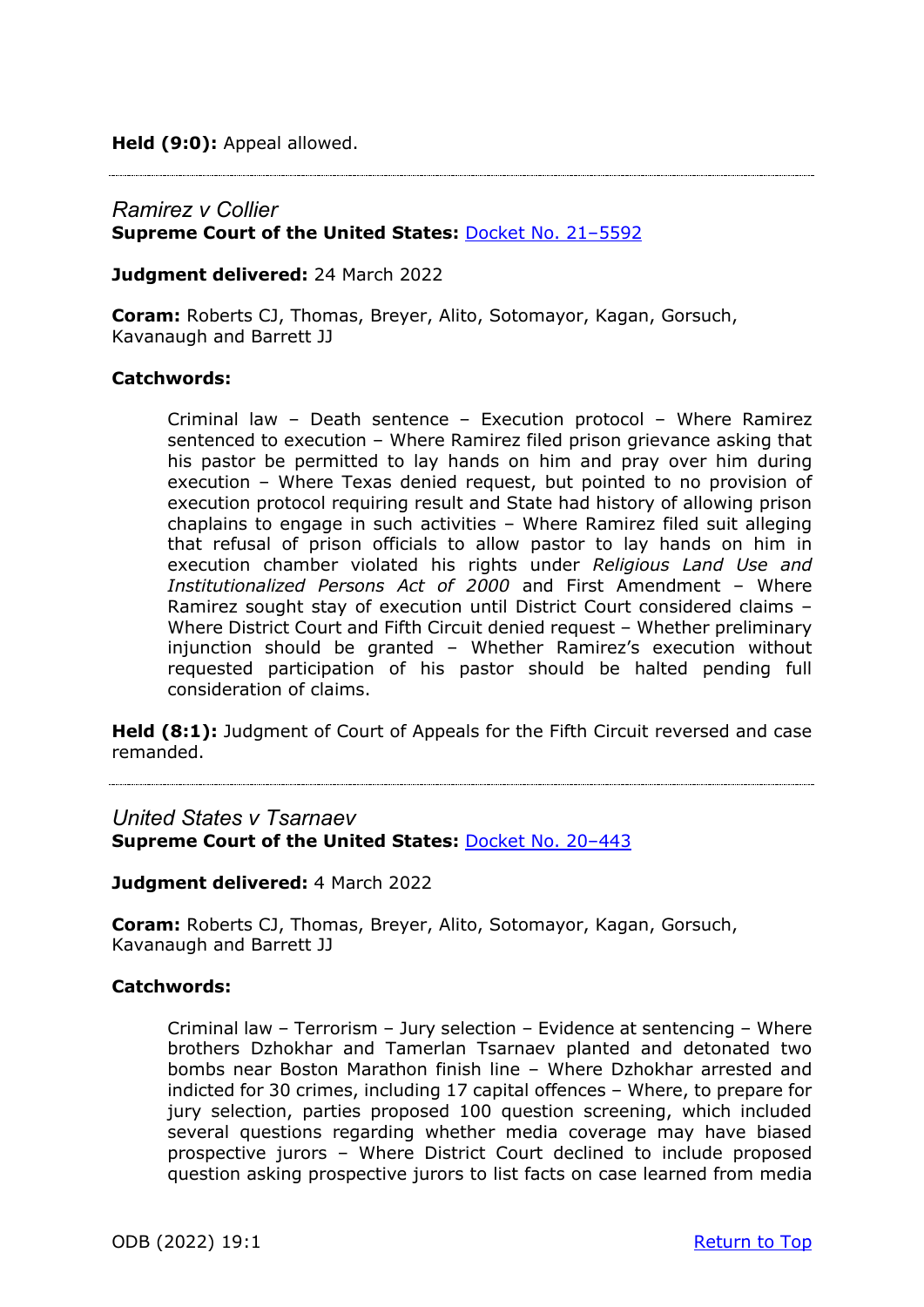– Where jury found Dzhokhar guilty on all counts and Government sought death penalty – Where, at sentencing, Dzhokhar sought mitigation based on theory that Tamerlan masterminded bombing – Where, in support of theory, Dzhokhar sought to introduce statements of Ibragim Todashev, who had alleged during FBI interview that, years earlier, Tamerlan had participated in triple homicide in Waltham, Massachusetts – Where District Court excluded evidence and jury concluded 6 of Dzhokhar's crimes warranted death penalty – Where First Circuit vacated Dzhokhar's capital sentences – Whether District Court abused discretion by declining to ask about content and extent of jurors' media consumption – Whether District Court abused discretion in excluding from sentencing proceeding evidence of Waltham murders.

**Held (6:3):** Judgment of Court of Appeals for the First Circuit reversed.

### *Wooden v United States* **Supreme Court of the United States:** [Docket No. 20–5279](https://www.supremecourt.gov/opinions/21pdf/20-5279_new_h315.pdf)

#### **Judgment delivered:** 7 March 2022

**Coram:** Roberts CJ, Thomas, Breyer, Alito, Sotomayor, Kagan, Gorsuch, Kavanaugh and Barrett JJ

#### **Catchwords:**

Criminal law – Sentencing – Single criminal episode – Meaning of different "occasions" – Where jury convicted Wooden of being felon in possession of firearm in violation of 18 USC §922(g) – Where Government asked District Court to sentence Wooden under *Armed Career Criminal Act* ("ACCA") – Where ACCA mandated 15 year minimum penalty for §922(g) offenders with at least three prior convictions for specified felonies "committed on occasions different from one another" pursuant to  $\S 924(e)(1)$  - Where Wooden's relevant criminal record included 10 burglary convictions arising out of single criminal episode in 1997, during which Wooden burglarized ten units in single storage facility – Where Wooden pleaded guilty to ten counts of burglary, being one for each storage unit – Where, at Wooden's sentencing for §922(g) conviction, District Court applied ACCA's penalty enhancement in accordance with Government's view that Wooden had commenced new "occasion" of criminal activity each time he entered another unit – Where, based on ACCA enhancement, District Court sentenced Wooden to 16 years imprisonment – Where Sixth Circuit affirmed District Court decision – Whether ACCA's occasions clause satisfied whenever crimes take place sequentially rather than simultaneously – Proper meaning of "occasions" in §924(e)(1).

**Held (9:0):** Judgment of Court of Appeals for the Sixth Circuit reversed.

## **Discrimination law**

ODB (2022) 19:1 [Return to Top](#page-0-0)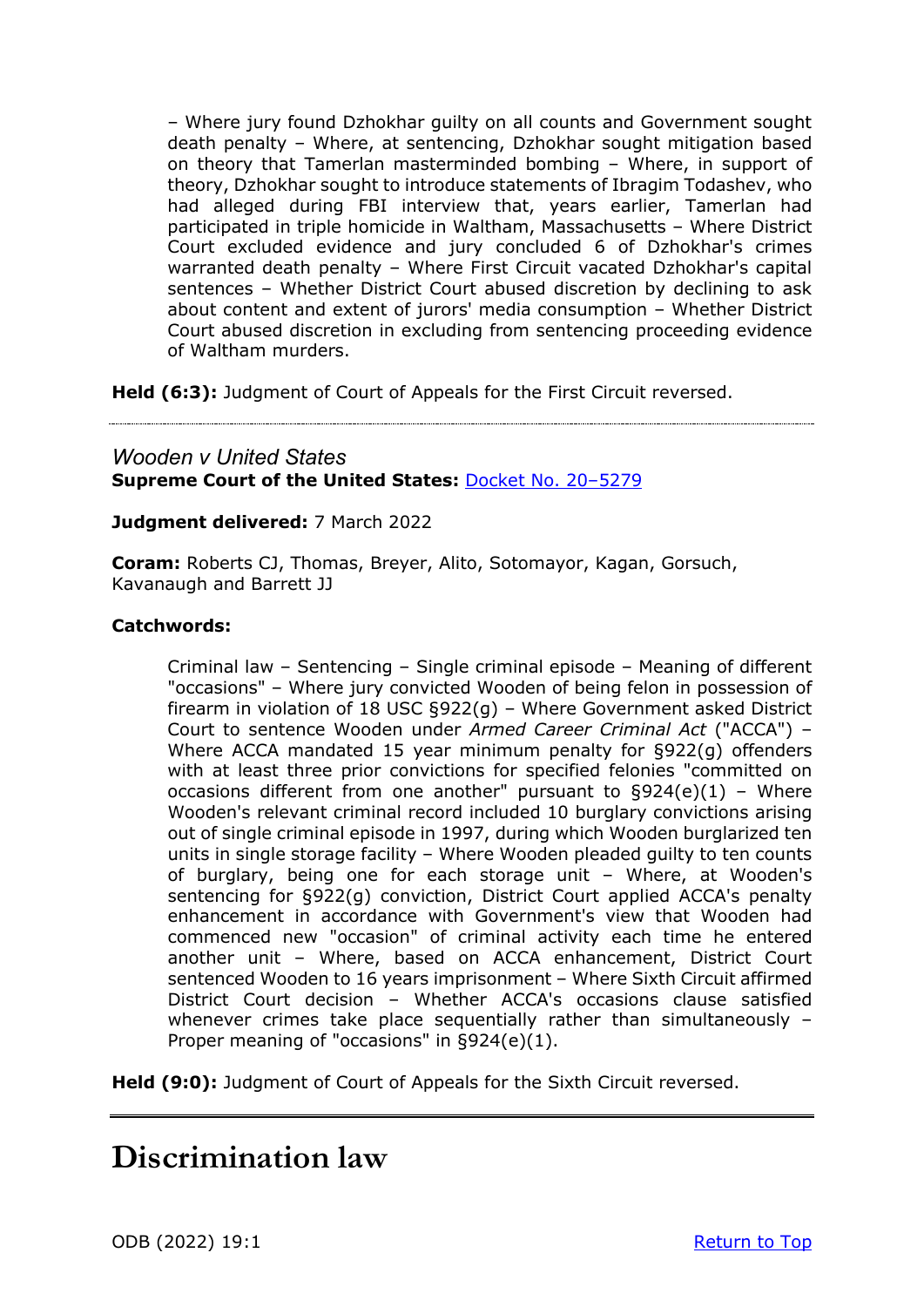### *Damons v City of Cape Town* **Constitutional Court of South Africa:** [\[2022\] ZACC 13](https://www.saflii.org/za/cases/ZACC/2022/13.html)

#### **Judgment delivered:** 30 March 2022

**Coram:** Madlanga J, Madondo AJ, Majiedt, Mhlantla JJ, Pillay, Rogers AJJ, Theron J, Tlaletsi AJ and Tshiqi J

#### **Catchwords:**

Discrimination law – Unfair discrimination – Disability – Reasonable accommodation – Inherent requirements of job – Where applicant firefighter injured on duty and unable to undertake strenuous physical activity, including completion of firefighter physical assessment – Where physical fitness accepted as inherent requirement of job of operational firefighter – Where applicant claimed respondent discriminating by refusing to waive physical fitness requirement – Whether respondent discriminated unfairly against applicant on grounds of disability – Whether respondent has duty to reasonably accommodate applicant – Whether respondent can rely on defence of inherent requirement of job – Proper approach to "job" in assessing inherent requirement of job.

**Held (8:1):** Leave to appeal granted; appeal dismissed.

# **Equity**

*Bott & Co Solicitors Ltd v Ryanair DAC* **Supreme Court of the United Kingdom:** [\[2022\] UKSC 8](https://www.supremecourt.uk/cases/docs/uksc-2019-0054-judgment.pdf)

**Judgment delivered:** 16 March 2022

**Coram:** Lord Briggs, Lady Arden, Lord Leggatt, Lord Burrows and Lady Rose

#### **Catchwords:**

Equity – Equitable lien – Where air passengers entitled to compensation and assistance where flight cancelled or delayed – Where appellant specialised in consumer claims on "no win, no fee" basis, including compensation claims against respondent – Where respondent adopted new practice of dealing directly with clients, rather than through third-party claim handlers, including paying compensation directly to clients – Where appellant lost opportunity to deduct its fees from compensation paid by respondent before passing balance to client – Where appellant claimed equitable lien over sums payable by respondent to appellant's clients in compensation for flight delays – Where High Court and Court of Appeal dismissed appellant's claims – Whether equitable lien covers costs charged to clients by appellant for claiming compensation for flights from respondent – Proper boundary of equitable liens.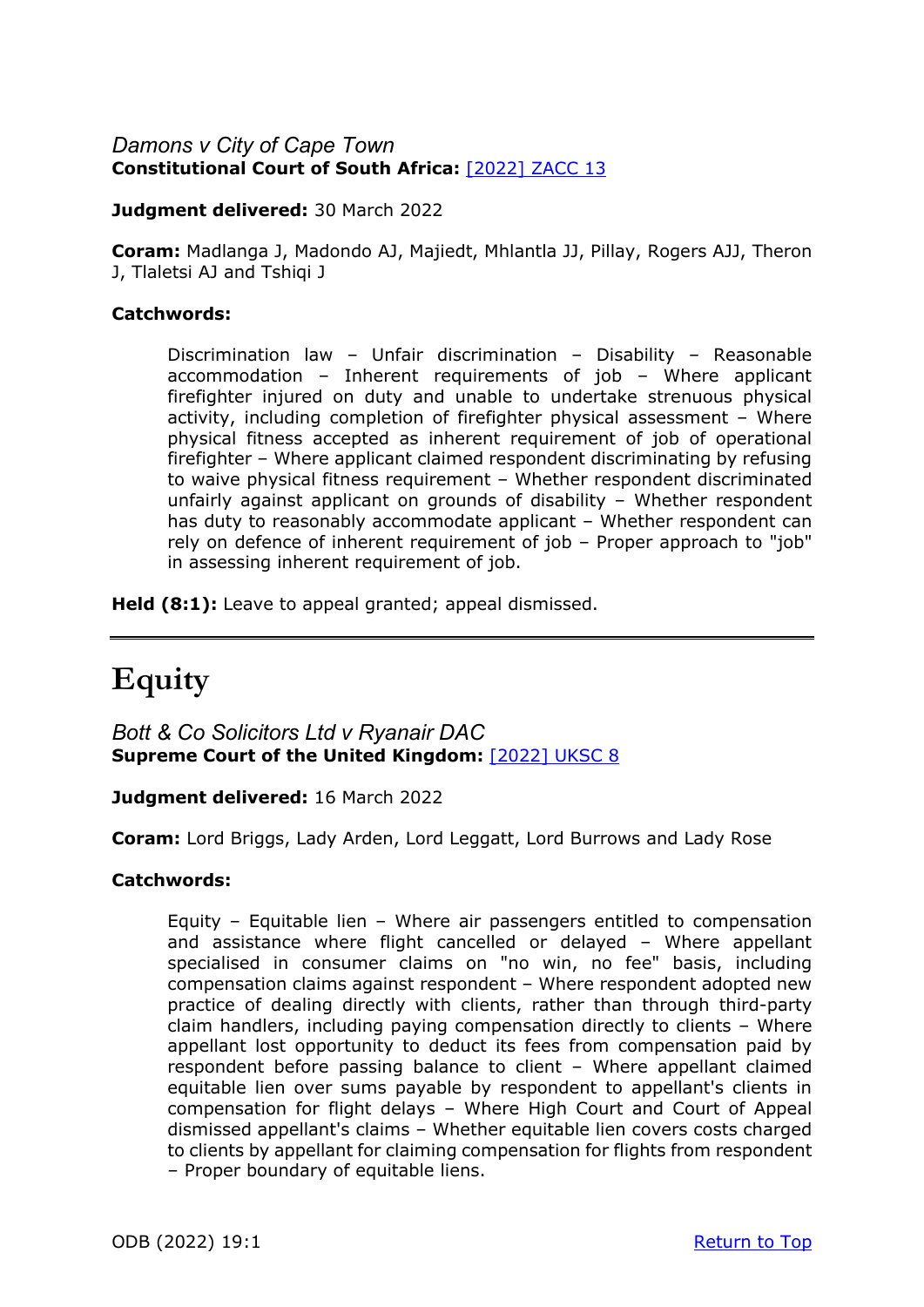**Held (3:2):** Appeal allowed.

## **Evidence**

*Hemphill v New York*  **Supreme Court of the United States:** [Docket No. 20-637](https://www.supremecourt.gov/opinions/21pdf/20-637_new_6khn.pdf)

**Judgment delivered:** 20 January 2022

**Coram:** Roberts CJ, Thomas, Breyer, Alito, Sotomayor, Kagan, Gorsuch, Kavanaugh and Barrett JJ

#### **Catchwords:**

Evidence – Trial – Sixth Amendment – Right to confront witnesses – Where stray 9-millimeter bullet killed child – Where Morris charged with murder but entered into plea deal where he admitted to possession of .357-magnum revolver, being different firearm to one used to kill victim – Where, years later, State prosecuted petitioner Hemphill – Where Hemphill elicited undisputed testimony from prosecution witness that police recovered 9-milimeter ammunition from Morris' night stand – Where Morris not available to testify as outside United States – Where, over objection of Hemphill's counsel, trial court allowed State to introduce parts of transcript of Morris' plea allocution to rebut Hemphill's theory that Morris committed murder – Where trial court reasoned, citing *People v Reid*, 19 N. Y. 3d 382, Hemphill's arguments and evidence opened door to introduction of out-of-court statements reasonably necessary to correct misleading impression Hemphill created – Where Hemphill found guilty – Where Confrontation Clause of Sixth Amendment provided criminal defendant right "to be confronted with witnesses against him" – Where New York Court of Appeal affirmed trial court decision – Whether trial court's admission of Morris' plea allocution under rule in *People v Reid* violated Hemphill's Sixth Amendment right – Whether Hemphill failed to present claim adequately to state courts.

**Held (8:1):** Judgment of Court of Appeals of New York reversed and case remanded.

#### *United States v Zubaydah*  **Supreme Court of the United States:** [Docket No. 20–827](https://www.supremecourt.gov/opinions/21pdf/20-827_i426.pdf)

#### **Judgment delivered:** 3 March 2022

**Coram:** Roberts CJ, Thomas, Breyer, Alito, Sotomayor, Kagan, Gorsuch, Kavanaugh and Barrett JJ

#### **Catchwords:**

ODB (2022) 19:1 [Return to Top](#page-0-0)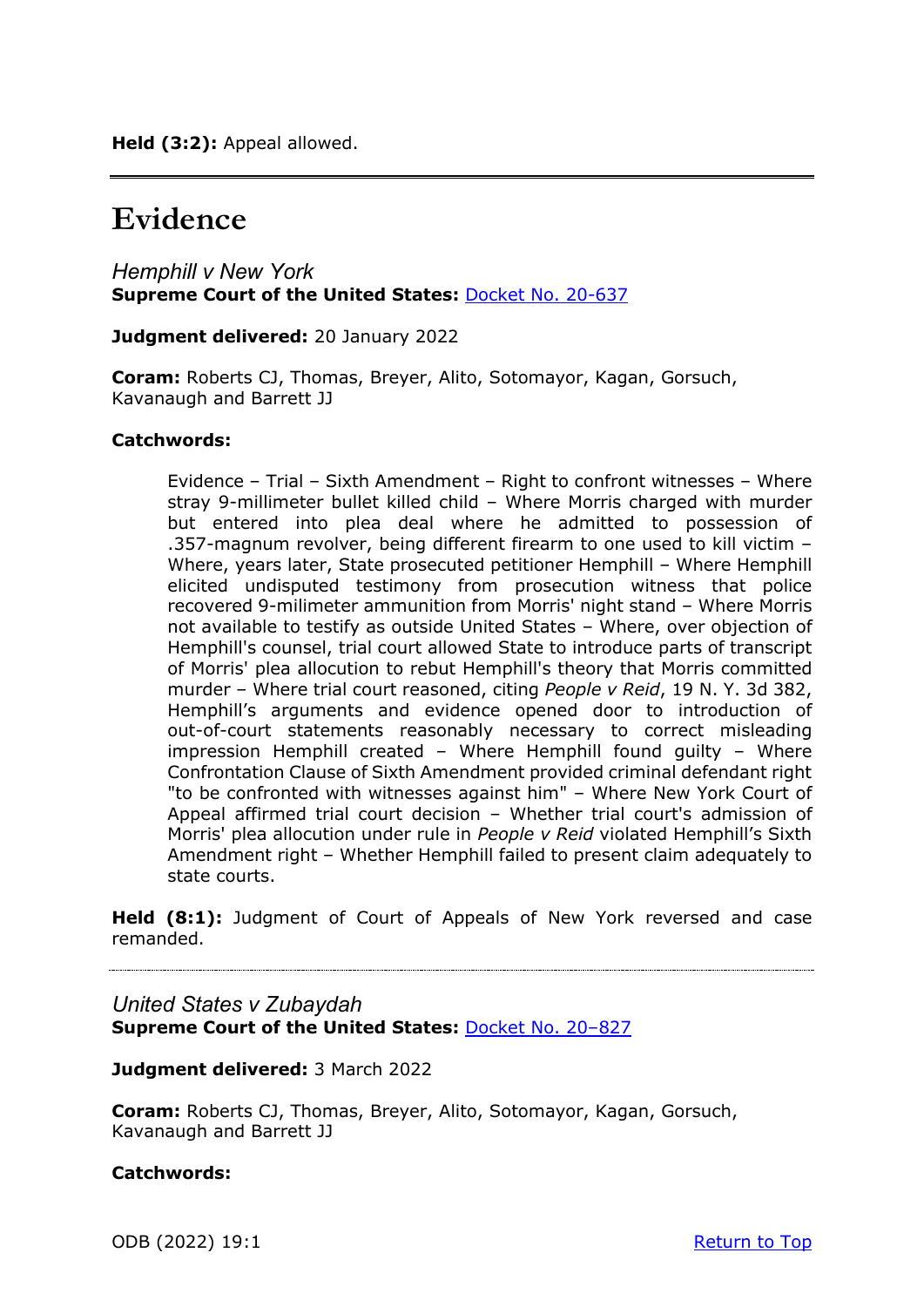Evidence – Discovery – State secrets privilege – Where Zubaydah claimed to be detained at CIA detention site in Poland and subjected to "enhanced interrogation" techniques – Where Zubaydah filed criminal complaint in Poland, seeking to hold accountable Polish nationals involved in mistreatment – Where 28 USC §1782 provided that District Court may order person to provide testimony or documents "for use in proceeding in foreign… tribunal" – Where Zubaydah filed discovery application pursuant to §1782 seeking permission to serve two former CIA contractors with subpoenas requesting information regarding alleged CIA detention facility in Poland and Zubaydah's treatment – Where Government intervened asserting state secrete privilege in opposition to discovery request – Whether information sought to be disclosed protected by state secrets privilege.

**Held (7:2; 6:3 (Kagan J dissenting in part)):** Case remanded with instructions to dismiss discovery application.

# **Human Rights**

*Craig v Her Majesty's Advocate (for the Government of the United States of America) & Anor*

#### **Supreme Court of the United Kingdom:** [\[2022\] UKSC 6](https://www.supremecourt.uk/cases/docs/uksc-2020-0185-judgment.pdf)

**Judgment delivered:** 23 February 2022

**Coram:** Lord Reed, Lord Lloyd-Jones, Lord Kitchin, Lord Burrows and Lord **Stephens** 

#### **Catchwords:**

Human rights – Extradition – Obligations of government – Powers of ministers – Commencement of legislation – Where Scottish Ministers' powers limited under *Scotland Act 1998* ("Act") by requirement not to act incompatibly with rights guaranteed by *European Convention on Human Rights* ("Convention") – Where Article 8 of Convention provided everyone has right to respect for private and family life, home and correspondence -Where Home Secretary failed to make commencement order bringing into force provisions of Act which were designed for protection of individuals whose extradition sought – Where failure successfully challenged and Court issued final order declaring Government acted unlawfully and contrary to duties – Where, despite court order, Government failed to make commencement order and extradition proceedings continued against appellant – Where High Court, in appeal against extradition decision, dismissed arguments that extradition proceedings failed to comply with Article 8 – Whether Scottish Ministers in conducting extradition proceedings against appellant, and decision to order extradition, were ultra vires by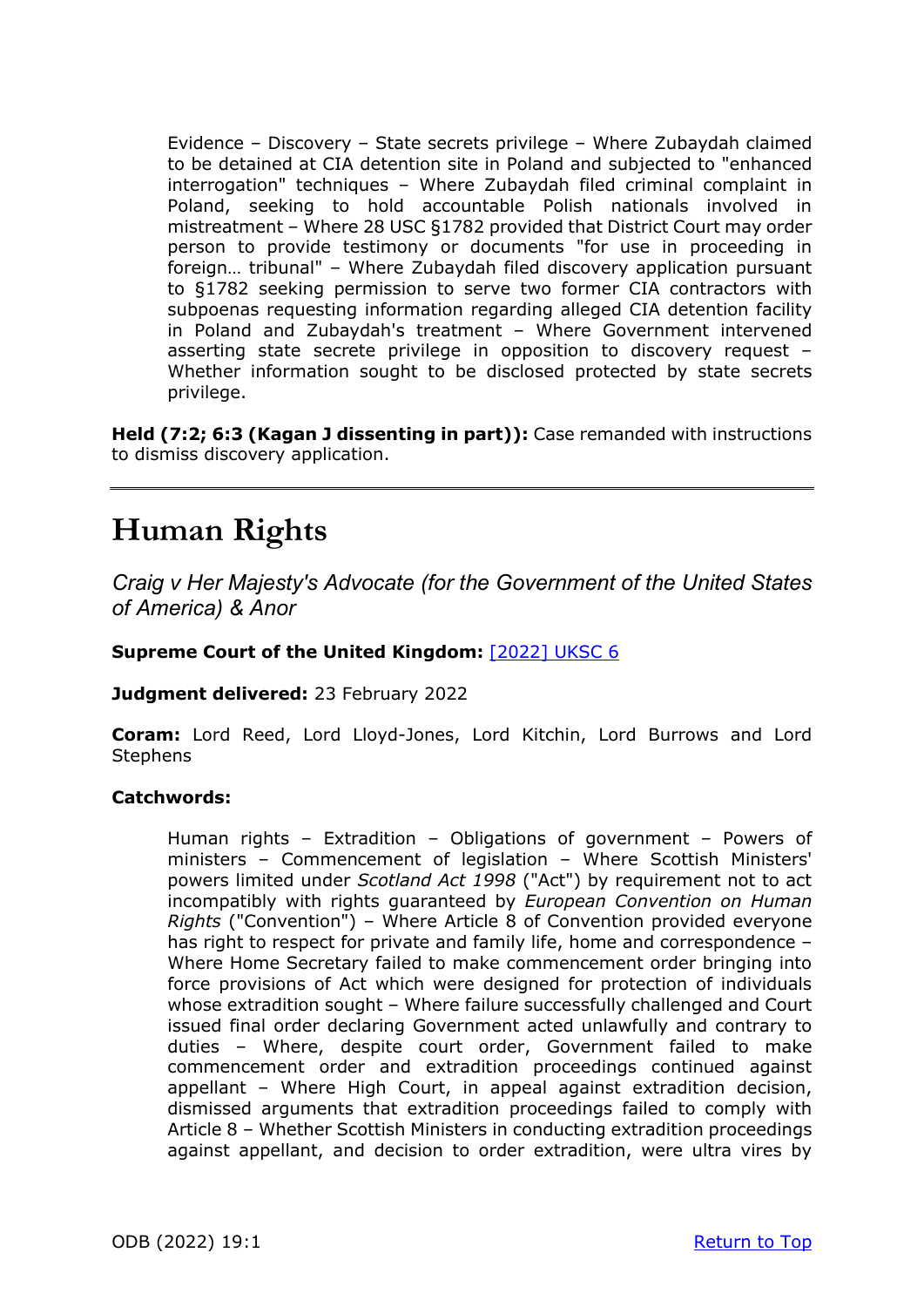reason of incompatibility with appellant's rights under Article 8 of Convention – Proper effect of Court's declaratory orders.

#### **Held (5:0):** Appeal allowed.

*PWR v Director of Public Prosecutions; Akdogan & Anor v Director of Public Prosecutions* **Supreme Court of the United Kingdom:** [\[2021\] UKSC 2](https://www.supremecourt.uk/cases/docs/uksc-2020-0076-judgment.pdf)

**Judgment delivered:** 26 January 2022

**Coram:** Lord Lloyd-Jones, Lady Arden, Lord Hamblen, Lord Burrows and Lady Rose

#### **Catchwords:**

Human rights – Criminal law – Terrorism – Where s 13 of *Terrorism Act 2000* provided criminal offence for person in public place to carry or display article in such way or circumstances as to arouse reasonable suspicion of being member or supporter of proscribed organisation – Where Article 10 of *European Convention on Human Rights* ("Convention") provided right to freedom of expression – Where appellants were convicted of s 13 offence for carrying flag of Kurdistan Workers Party, a proscribed organisation – Whether s 13(1) of *Terrorism Act 2000* creates strict liability offence and, if so, whether s 13(1) is compatible with Article 10 of Convention.

**Held (5:0):** Appeal dismissed.

## **Industrial Law**

*Commercial Stevedoring Agricultural and Allied Workers' Union & Ors v Oak Valley Estates (Pty) Ltd & Anor* **Constitutional Court of South Africa:** [\[2022\] ZACC 7](https://www.saflii.org/za/cases/ZACC/2022/7.html)

**Judgment delivered:** 1 March 2022

**Coram:** Madlanga J, Madondo AJ, Majiedt J, Pillay, Rogers AJJ, Theron J, Tlaletsi AJ and Tshiqi J

#### **Catchwords:**

Industrial Law – Right to strike – Interdictory relief – Where protected strike called by first applicant commenced at premises of first respondent involving some 364 workers – Where strike triggered incidents of intimidation, damage to property, unlawful interference with first respondent's business operations and numerous breaches of Picketing Rules – Where first respondent sought rule nisi interdicting first applicant, each of 364 workers (referred to as "Individual Respondents") and people who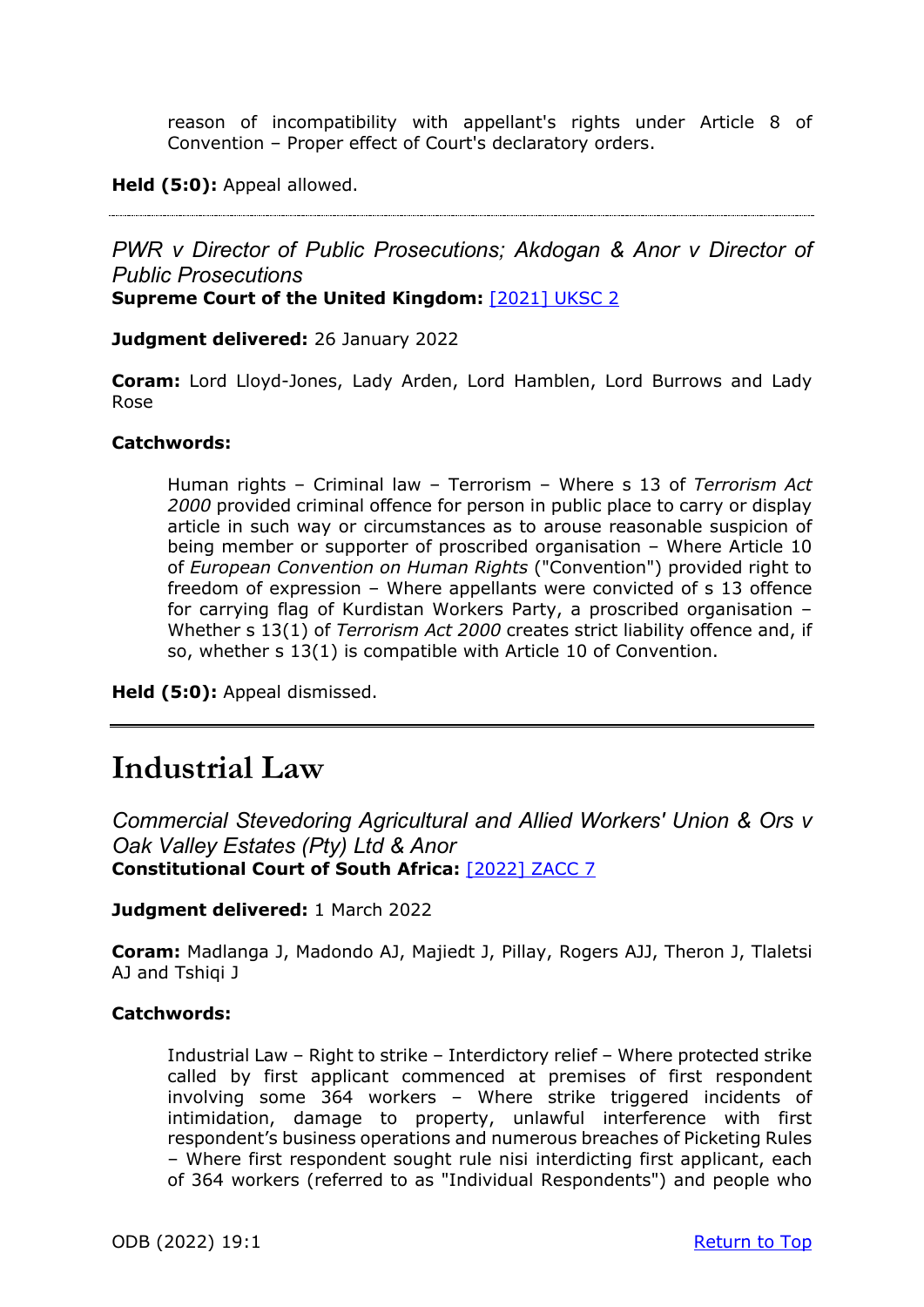associated with Individual Respondents (referred to as "Unidentifiable Respondents") from unlawfully interfering with first respondent's operations – Where Labour Appeal Court accepted Labour Court's rejection of "requirement of establishing link between interdicted individuals and impugned conduct" – Whether employer faced with unlawful conduct committed during protected strike can interdict employees participating in strike without linking each employee to unlawful conduct – Whether there must be rational factual connection between actual or threatened unlawful conduct and persons against whom interdict is sought.

**Held (8:0):** Leave to appeal granted; appeal upheld in part.

## **Intellectual Property**

*Unicolors Inc. v H&M Hennes & Mauritz L. P.* **Supreme Court of the United States:** [Docket No. 20–915](https://www.supremecourt.gov/opinions/21pdf/20-915_pol1.pdf)

**Judgment delivered:** 24 February 2022

**Coram:** Roberts CJ, Thomas, Breyer, Alito, Sotomayor, Kagan, Gorsuch, Kavanaugh and Barrett JJ

#### **Catchwords:**

Intellectual property – Copyright – Infringement – Where valid copyright registration provides copyright holder with right to bring "civil action for infringement" of copyrighted work under *Copyright Act* 17 USC §411(a) – Where Unicolors, owner of various fabric design copyrights, filed copyright infringement action against H&M Hennes & Mauritz ("H&M") – Where H&M sought judgment, arguing Unicolors could not maintain infringement suit because Unicolors knowingly included inaccurate information on registration application, rendering registration invalid – Where alleged inaccuracy stemmed from Unicolors having filed single application seeking registration for 31 separate works despite Copyright Office regulation that provided single application may cover multiple works only if included in same unit of publication – Where H&M argued Unicolors did not meet requirement because Unicolors initially made some of 31 designs available for sale exclusively to certain customers, while offering rest to general public – Where District Court determined because Unicolors did not know, when it filed application, of failure to satisfy single unit of publication requirement, Unicolors' copyright registration remained valid by operation of safe harbor provision under  $\S411(b)(1)(A)$  – Where  $\S411(b)(1)(A)$  provided certificate of registration valid, regardless of whether certificate contained inaccurate information, unless information included with knowledge it inaccurate – Where, on appeal, Ninth Circuit determined did not matter whether Unicolors aware of failure to satisfy single unit of publication requirement, because safe harbor excuses only good faith mistakes of fact, not law – Where Ninth Circuit reasoned Unicolors had known relevant facts, so knowledge of law (or lack thereof) irrelevant – Whether §411(b)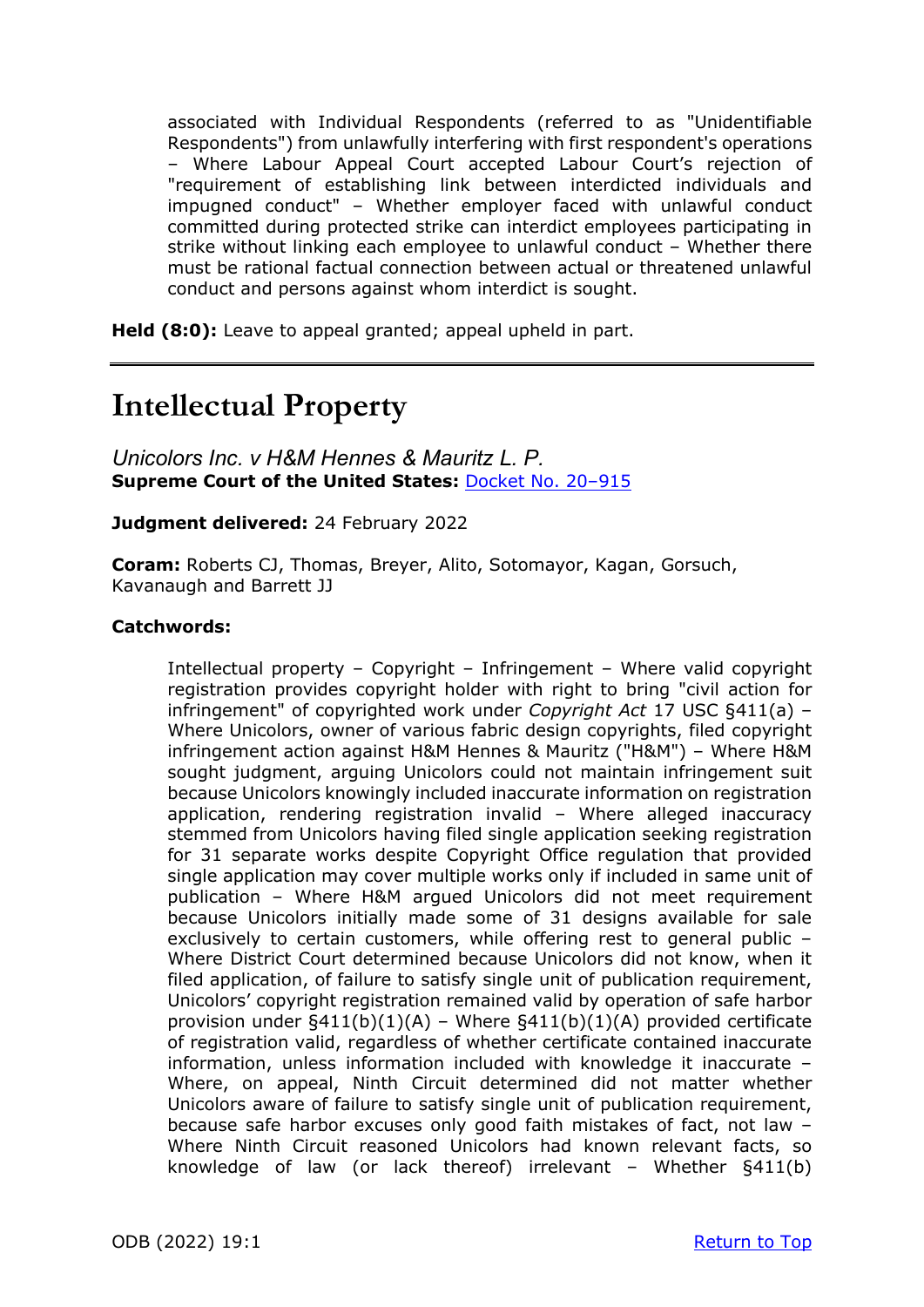distinguishes between mistake of law and mistake of fact – Proper scope of phrase "with knowledge it inaccurate".

**Held (6:3):** Judgment of Court of Appeals for Ninth Circuit vacated and case remanded.

## **Practice and Procedure**

*Municipal Manager O.R. Tambo District Municipality & Anor v Ndabeni* **Constitutional Court of South Africa:** [\[2022\] ZACC 3](https://www.saflii.org/za/cases/ZACC/2022/3.html)

**Judgment delivered:** 14 February 2022

**Coram:** Madlanga J, Madondo AJ, Majiedt, Mhlantla JJ, Pillay, Rogers AJJ, Theron J, Tlaletsi AJ and Tshiqi J

#### **Catchwords:**

Practice and procedure – Nullity of court order – Contempt – Where Ndabeni employed on fixed term contract by Municipality – Where Municipality passed Resolution 10/11 converting contract employees to permanent employees – Where Resolution 10/11 did not apply to Ndabeni – Where Ndabeni sought order declaring employment permanent – Where High Court made order in favour of Ndabeni ("Mjali J order") – Where, almost four years after commencement of litigation, Municipal Manager realised that implementing Mjali J order, when no post on staff establishment, would result in Municipal Manager being personally liable for irregular and wasteful expenditure pursuant to s 66(5) of *Local Government: Municipal Systems Act* – Where Municipal Parties contended Mjali J order nullity – Where majority of Supreme Court of Appeal held Mjali J order not nullity and Municipal Parties were in contempt – Whether Mjali J order nullity and unenforceable – Whether Municipal Parties in contempt – Whether Municipal Parties should be compelled to comply with Mjali J order – Whether special costs order justified.

**Held (9:0):** Application dismissed.

*Public Prosecutors Office of the Athens Court of Appeal v O'Connor*  **Supreme Court of the United Kingdom:** [\[2022\] UKSC 4](https://www.supremecourt.uk/cases/docs/uksc-2018-0129-judgment.pdf)

**Judgment delivered:** 2 February 2022

**Coram:** Lord Reed, Lord Hamblen, Lord Leggatt, Lord Burrows and Lord Stephens

#### **Catchwords:**

Practice and procedure – Application for leave to appeal – Statutory interpretation – Where s 26(5) of *Extradition Act 2003* provided where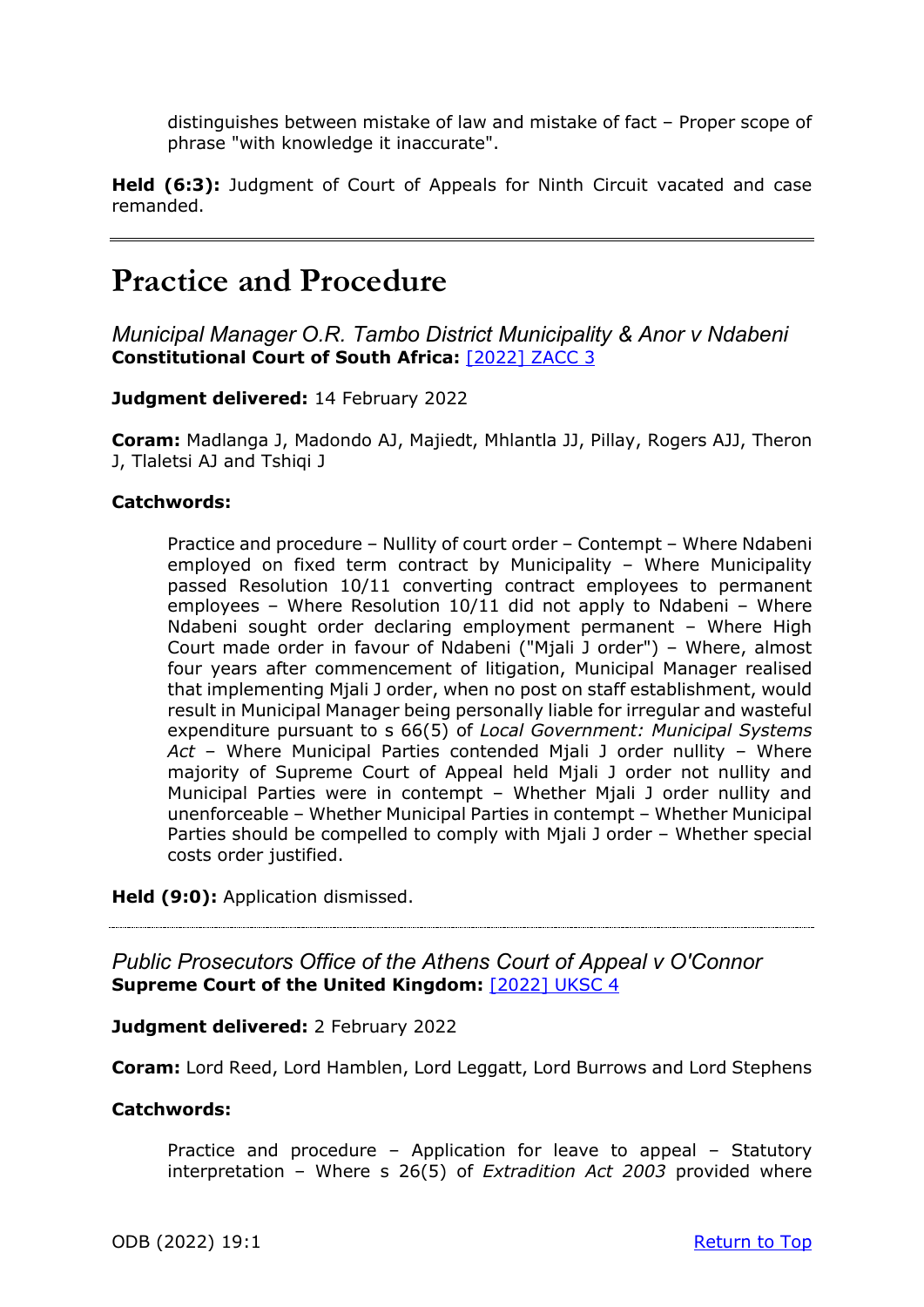person gives notice of application for leave to appeal after end of permitted period, High Court must not for that reason refuse to entertain application if person did everything reasonably possible to ensure notice given as soon as could be given – Where Court of Appeal of Athens issued European Arrest Warrant requesting extradition of respondent – Where respondent resisted application for extradition – Where Belfast Recorder's Court ordered extradition – Where, after ruling, respondent instructed solicitor to appeal and solicitor announced, orally in court, appeal would be lodged – Where application for leave to appeal lodged by respondent's solicitor, but omitted to serve it on appellant until three weeks later – Where accepted failure to serve notice fault of solicitor – Where Divisional Court in Northern Island interpreted s 26(5) such that not necessary to hold person responsible for failings of legal representatives – Whether distinction exists between actions of person who has done everything possible to give notice of application for leave to appeal to High Court against extradition order within time limit and actions of person's legal representative who has not – Proper test under s 26(5) of *Extradition Act*.

**Held (5:0):** Appeal dismissed.

## **Privacy**

*Bloomberg LP v ZXC* **Supreme Court of the United Kingdom:** [\[2022\] UKSC 5](https://www.supremecourt.uk/cases/docs/uksc-2020-0122-judgment.pdf)

**Judgment delivered:** 16 February 2022

**Coram:** Lord Reed, Lord Lloyd-Jones, Lord Sales, Lord Hamblen and Lord **Stephens** 

#### **Catchwords:**

Privacy – Misuse of private information – Proper approach to reasonable expectation of privacy – Where UK criminal law enforcement body ("UKLEB") investigated company, specifically division of company for which ZXC responsible, which operated overseas in several foreign countries – Where Bloomberg published article containing information almost exclusively obtained from confidential Letter of Request by UKLEB to foreign state – Where ZXC brought claim for misuse of private information arising out of article – Whether there exists general rule that person under criminal investigation has, prior to being charged, reasonable expectation of privacy in respect of information relating to investigation – Whether, outside breach of confidence claim, fact that information published about criminal investigation originated from confidential law enforcement document rendered information private and/or undermined Bloomberg's ability to rely on public interest in its disclosure.

**Held (5:0):** Appeal dismissed.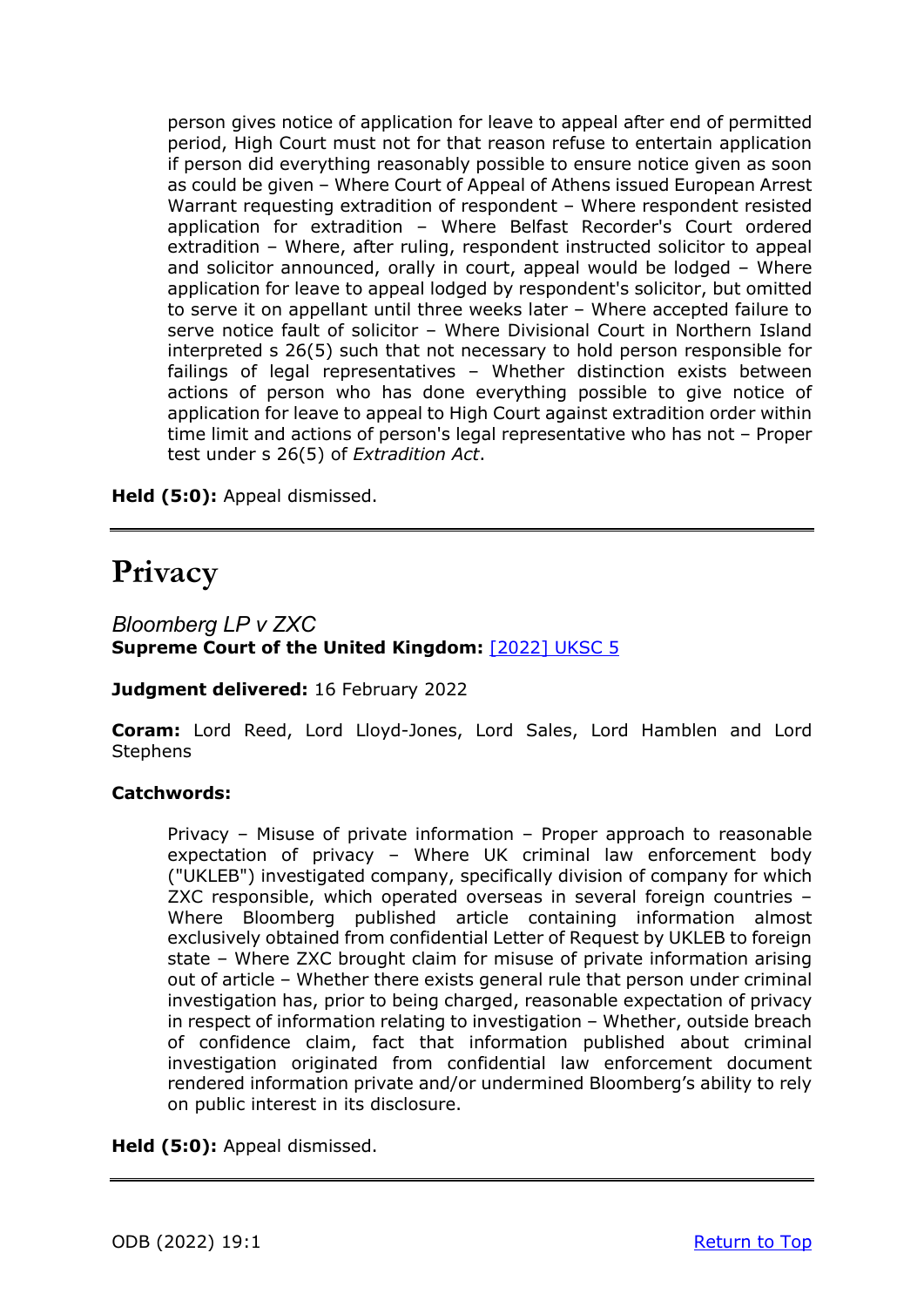# **Property**

### *Croydon London Borough Council v Kalonga*  **Supreme Court of the United Kingdom:** [\[2022\] UKSC 7](https://www.supremecourt.uk/cases/docs/uksc-2021-0044-judgment.pdf)

#### **Judgment delivered:** 9 March 2022

**Coram:** Lord Briggs, Lady Arden, Lord Kitchin, Lord Leggatt and Lord Stephens

#### **Catchwords:**

Property – Secure tenancies – Fixed term – Termination of secure tenancy by landlord – Where statutory regime for secure tenancies first introduced by *Housing Act 1980* ("1980 Act"), with provisions consolidated in *Housing Act 1985* ("1985 Act") – Where statutory regime provided tenancy not be brought to end by landlord otherwise than as provided for in 1985 Act – Where s 82(3) of 1985 Act provided for termination of fixed term secure tenancy, containing forfeiture provision, by court order – Where appellant granted respondent "flexible" secure tenancy for fixed term of five years – Where appellant served standard form notice of intention to seek possession of property relying on grounds 1 and 2 of Sch 2 of 1985 Act, being rent arrears and anti-social behaviour, and issued claim in County Court seeking possession of property – Where no claim of forfeiture made – Whether existence of provision for forfeiture in tenancy agreement and its exercise by obtaining termination order in lieu of forfeiture under section 82(3) of 1985 Act only way to bring to end secure fixed-term tenancy – Whether secure tenancy regime in 1980 Act and 1985 Act adds statutory security to contractual and proprietary security already conferred by tenancy, or whether replaces, and thereby to some extent reduces or removes, contractual and proprietary security – Whether respondent's tenancy agreement contained provision for forfeiture.

**Held (5:0):** Appeal allowed in part.

*FirstPort Property Services Ltd v Settlers Court RTM Company & Ors* **Supreme Court of the United Kingdom:** [\[2022\] UKSC 1](https://www.supremecourt.uk/cases/docs/uksc-2020-0066-judgment.pdf)

#### **Judgment delivered:** 12 January 2022

**Coram:** Lord Briggs, Lord Sales, Lord Leggatt, Lord Burrows and Lady Rose

#### **Catchwords:**

Property – Leaseholds – Right to manage ("RTM") – Where *Commonhold and Leasehold Reform Act 2002* ("2002 Act") enabled long leasehold tenants of residential flats to take over management of building of which flats form part through medium of RTM company – Where building formed part of larger estate containing communal estate facilities – Where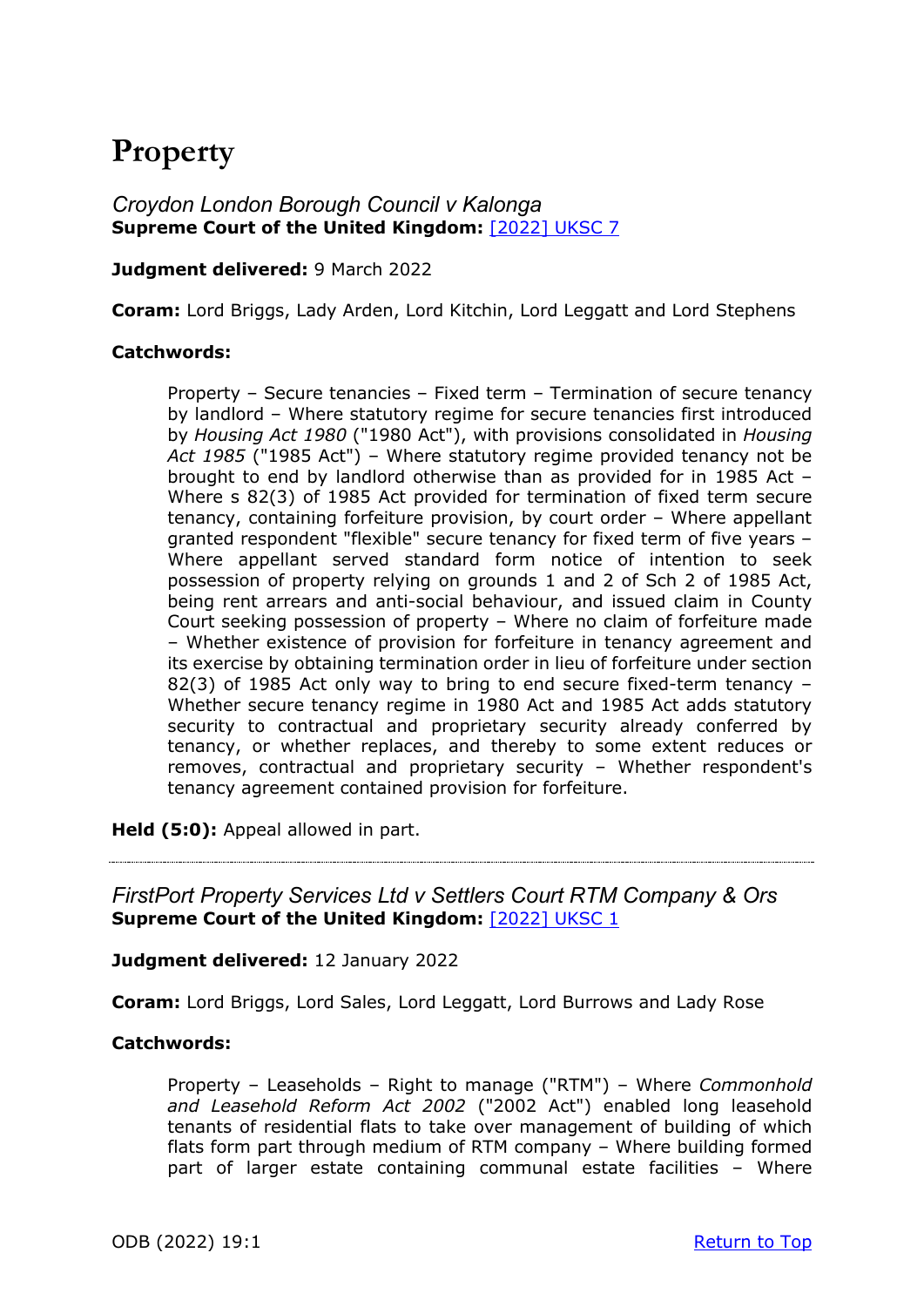appellant responsible for management of estate facilities and entitled to payment of service charges from lessees – Where appellant contended estate facilities not form part of premises over which RTM extended – Where Upper Tribunal considered itself bound to decide question in favour of respondents by decision in *Gala Unity Ltd v Ariadne Road RTM Co Ltd* [2013] 1 WLR 988 – Whether 2002 Act confers upon RTM company any, and if so what, rights of management of estate facilities – Whether *Gala Unity*  correctly decided.

**Held (5:0):** Appeal allowed.

### *Winland Finance Ltd v Gain Hero Finance Ltd*  **Hong Kong Court of Final Appeal:** [\[2022\] HKCFA 3](https://www.hklii.hk/eng/hk/cases/hkcfa/2022/3.html)

#### **Judgment delivered:** 11 February 2022

**Coram:** Cheung CJ, Ribeiro PJ, Bokhary, Chan and McLachlin NPJJ

#### **Catchwords:**

Property – Real property – Assignment – Where Tang Shung Ching Sabin registered owner of flat and car space ("Property") in residential development constructed under government housing scheme for civil servants – Where Property assigned subject to "non alienation" covenants, which prohibited Tang from assigning, mortgaging, charging or otherwise parting with possession of Property or interest therein, or entering into any agreement to do so, without written consent of Financial Secretary Incorporated ("FSI") – Where, to secure performance of non-alienation covenants, Tang gave legal charge over Property in favour of FSI – Where legal charge, like assignment containing non-alienation covenants, registered in Land Registry – Where Tang borrowed from loan companies, including from appellant and respondent – Where Tang assigned balance of future proceeds of sale of Property to appellant as security for repayment of loan – Where Tang subsequently borrowed from respondent under loan agreement whereby Tang agreed not to sell or create or enter into any charge, lien or other encumbrance over Property or otherwise dispose of Property until full repayment – Where loans could not be secured, but loan agreements registered in Land Registry – Where Tang defaulted on loan to respondent – Where respondent obtained judgment against Tang and charging order nisi against Property in enforcement of judgment debt – Where appellant informed of intended sale of Property and contended price below market and appellant held priority over respondent to proceeds of sale – Where Court of Appeal drew distinction between respondent's interest in land and appellant's interest in proceeds – Where Court of Appeal held as Tang had to defer to respondent in claim to proceeds, appellant (as assignee of Tang's rights) could not enjoy better rights – Proper approach to priority of sale proceeds of real property as between earlier assignee of proceeds pursuant to equitable assignment before Property sold and judgment creditor who obtained later charging order against property.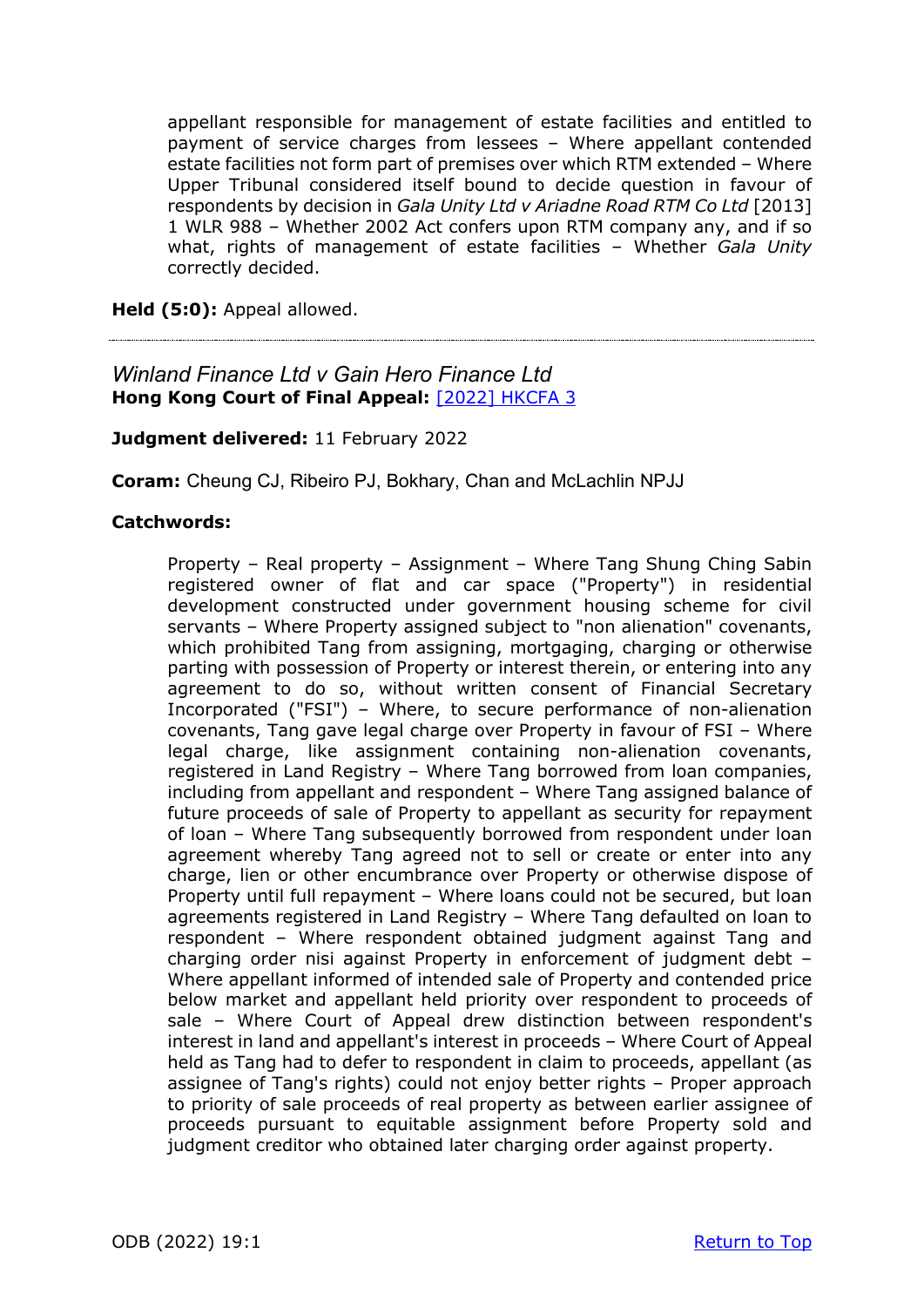## **Social Security**

*Hughes v Northwestern University* **Supreme Court of the United States:** [Docket No. 19-1401](https://www.supremecourt.gov/opinions/21pdf/19-1401_m6io.pdf)

**Judgment delivered:** 24 January 2022

**Coram:** Roberts CJ, Thomas, Breyer, Alito, Sotomayor, Kagan, Gorsuch, and Kavanaugh JJ

#### **Catchwords:**

Social security – Retirement plans – Where, under  $\S1104(a)(1)(B)$  of *Employee Retirement Income Security Act of 1974* ("ERISA"), plan fiduciaries required to discharge duties with care, skill, prudence, and diligence that prudent man acting in like capacity and familiar with such matters would use – Where fiduciary duty of prudence governed conduct of respondents, who administered several retirement plans on behalf of current and former employees of Northwestern University, including petitioners – Where Seventh Circuit held petitioners' allegations of imprudent decisions failed as matter of law, in part based on Court's determination that petitioners' preferred type of low-cost investments available as plan options which eliminated concerns other plan options were imprudent – Proper approach to ERISA's duty of prudence – Whether violation of duty of prudence as articulated in *Tibble v Edison Int'l* (2015) 575 US 523.

**Held (8:0):** Judgment of Court of Appeals for the Seventh Circuit vacated and case remanded.

## **Taxation**

*Barnard Labuschagne Incorporated v South African Revenue Service & Anor*

**Constitutional Court of South Africa:** [\[2022\] ZACC 8](https://www.saflii.org/za/cases/ZACC/2022/8.html)

**Judgment delivered:** 11 March 2022

**Coram:** Madlanga J, Madondo AJ, Majiedt, Mhlantla JJ, Pillay, Rogers AJJ, Theron J, Tlaletsi AJ and Tshiqi J

#### **Catchwords:**

Taxation – Tax judgment – Recission – Where South African Revenue Service ("SARS") filed with Registrar of High Court of South Africa certified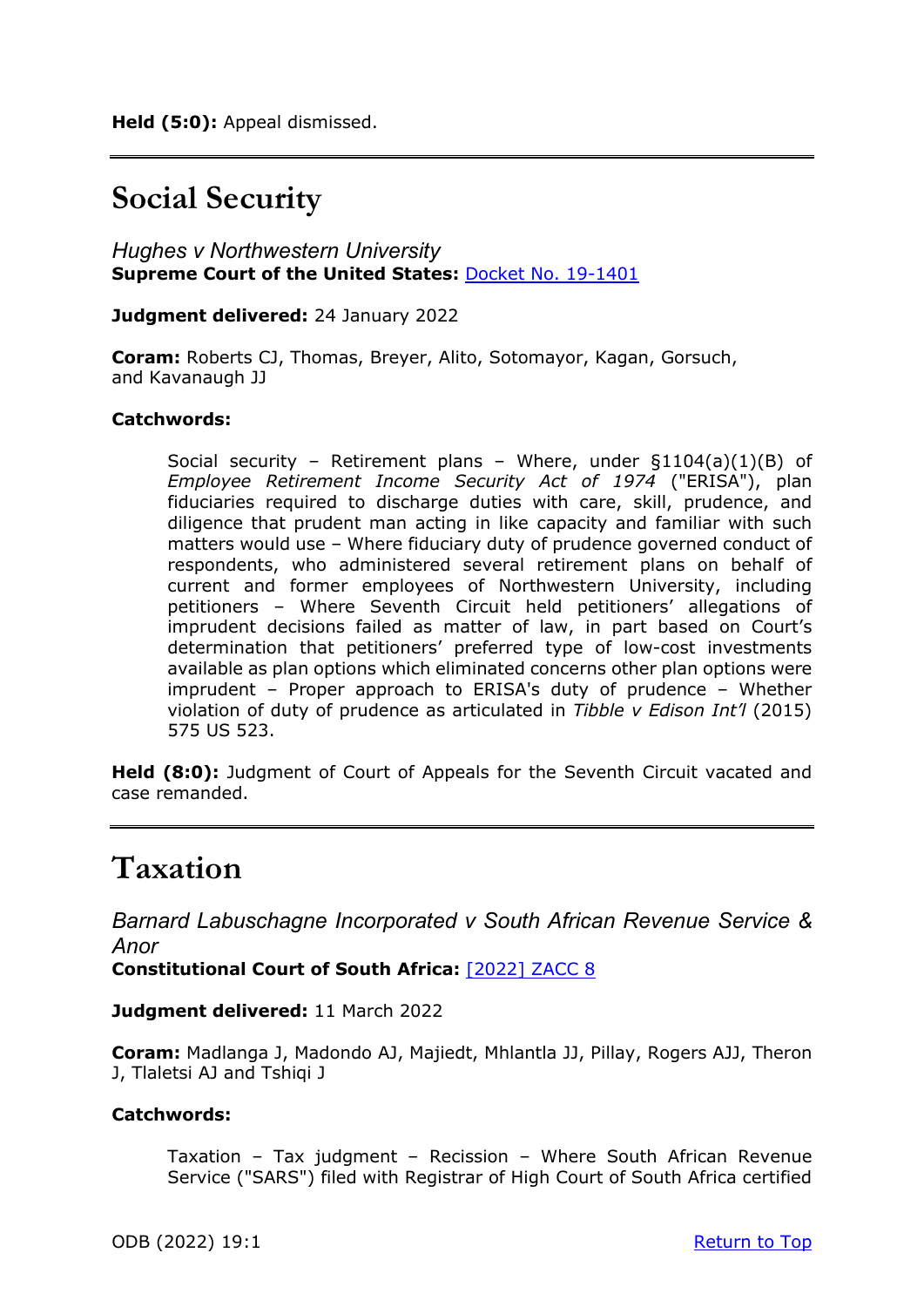statement in terms of s 172(1) of *Tax Administration Act* ("TAA") recording that applicant, incorporated firm of attorneys, owed SARS R804,747 – Where, pursuant to s 174 of TAA, certified statement filed must be treated as civil judgment in favour of SARS as liquid debt for amount specified in statement – Where applicant brought application to rescind tax judgment on basis certified statement wrong because applicant made payments which SARS failed to appropriate to relevant assessed taxes – Whether tax judgment "susceptible of recission" – Whether, if not susceptible of recission, ss 172 and 174 are constitutionally invalid.

**Held (9:0):** Leave to appeal granted; appeal upheld.

### *Commissioners for Her Majesty's Revenue and Customs v NCL Investments Ltd & Anor*  **Supreme Court of the United Kingdom:** [\[2022\] UKSC 9](https://www.supremecourt.uk/cases/docs/uksc-2020-0125-judgment.pdf)

**Judgment delivered:** 23 March 2022

**Coram:** Lord Reed, Lord Briggs, Lord Sales, Lord Hamblen and Lady Rose

#### **Catchwords:**

Taxation – Share option scheme – Where respondent companies ("Companies") granted employees share options in ultimate holding company – Where accounting debits ("Debits") made in accounts of Companies, for corporation tax purposes, as result of grant of share options – Where Companies required by International Financial Reporting Standard 2 to recognise profit and loss accounts that services of their employees, remunerated in part by options, had consumed in generating profits – Whether disregarding Debits "adjustment required or authorised by law" within meaning of s 46(1) of CTA 2009 – Whether deduction disallowed by s 54(1)(a) of CTA 2009, prohibiting deductions for "expenses not incurred wholly and exclusively for purposes of trade" – Whether deduction disallowed by s 53 CTA 2009, which provided no deduction allowed for "items of capital nature" – Whether deduction is disallowed (or deferred) by s 1290 CTA 2009, restricting deductions of employee benefit contributions.

**Held (5:0):** Appeal dismissed.

# **Voting Rights**

*Wisconsin Legislature v Wisconsin Elections Commission* **Supreme Court of the United States:** [Docket No. 21A471](https://www.supremecourt.gov/opinions/21pdf/21a471_097c.pdf)

**Judgment delivered:** 23 March 2022

**Coram:** Roberts CJ, Thomas, Breyer, Alito, Sotomayor, Kagan, Gorsuch, Kavanaugh and Barrett JJ